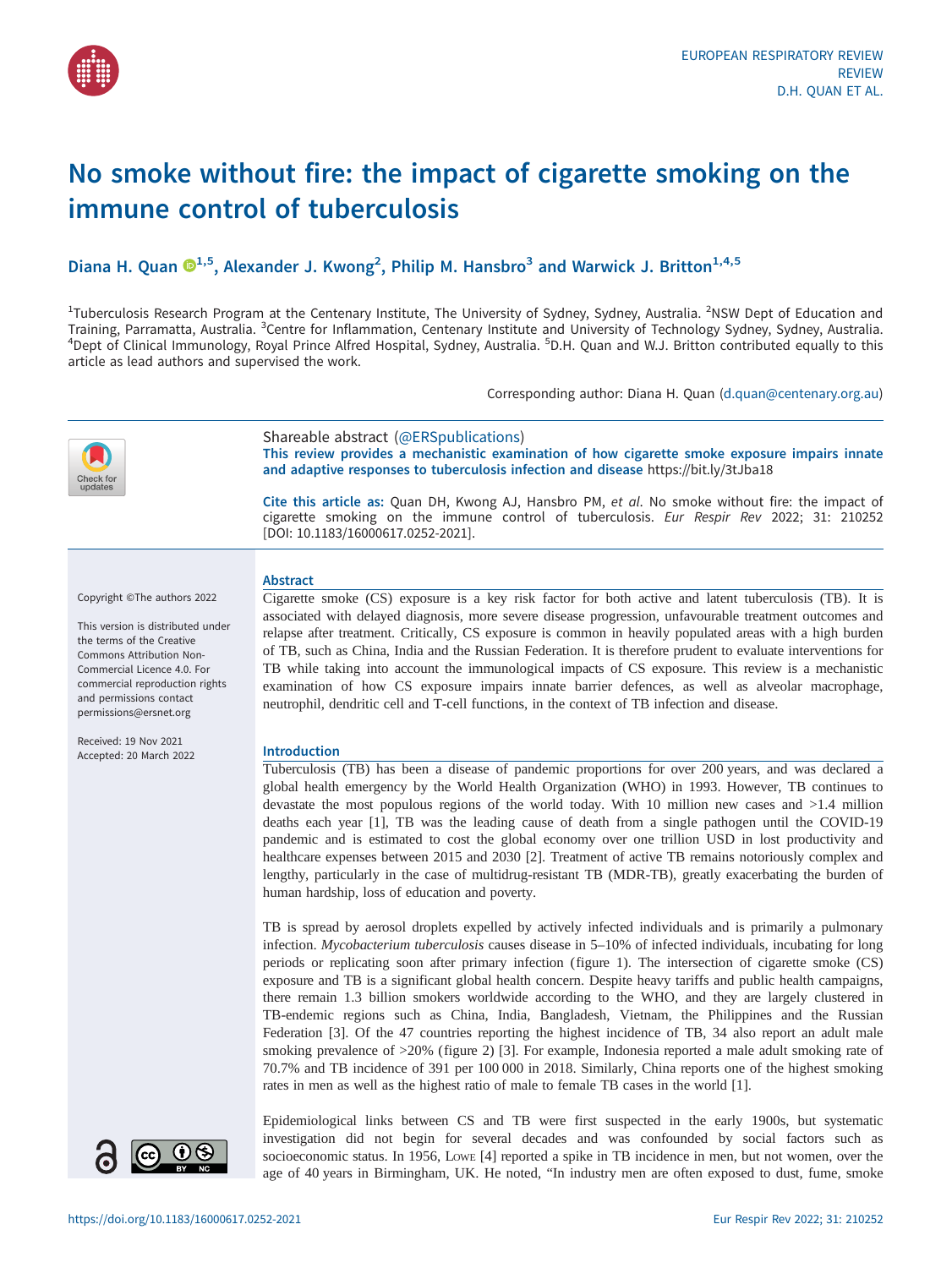<span id="page-1-0"></span>

FIGURE 1 A representative flow of immunological mechanisms for countering infection with Mycobacterium tuberculosis. Upon inhalation, M. tuberculosis enters the lungs, reaches the alveolar space and encounters macrophages (MΦ). Cross-priming of dendritic cells or direct presentation of antigen leads to the activation of antigen-specific CD4<sup>+</sup> and CD8<sup>+</sup> T-cells. CD8<sup>+</sup> T-cells exert direct cytotoxic effects on infected cells and produce interferon-γ (IFN-γ) and tumour necrosis factor (TNF), which activate macrophages. CD4<sup>+</sup> T-helper (Th) cells polarise into different subsets. Th1 cells produce interleukin (IL)-2 for T-cell activation, and IFN-γ or TNF for macrophage activation. Th17 cells activate polymorphonuclear granulocytes (PNGs) via IL-17 production, while Th2 cells activate B-cells via IL-4. Additionally, some CD4<sup>+</sup> T-cells express class I-restricted T-cell associated molecule (CRTAM) and have the potential to differentiate into various cytotoxic CD4<sup>+</sup> T-cell subsets based on environmental cytokines. Solid granulomas form to contain M. tuberculosis, but if the bacterial load exceeds containment, the granuloma will undergo caseous necrosis and fail to contain the infection. PRR: pattern recognition receptors; MHC: major histocompatibility complex; CD: cluster of differentiation; CTL: cytotoxic T-lymphocyte; IEL: intraepithelial lymphocyte.

and mist hazards in a bewildering variety… but one of the most profound differences between the pulmonary environment of males and females [is] the degree to which the lungs are exposed to tobacco smoke". His investigation of 1200 TB patients and 979 age-matched general hospital patients found that non-smokers comprised 11.7% of the TB cohort compared to 21.0% of the control cohort, but did not include non-Europeans or adjust for any confounders [[4](#page-12-0)]. In 1969, a study of 76 589 patients in Cheshire, UK, found that TB incidence was five times higher in current smokers compared to non-smokers, and twice as high in current smokers compared to ex-smokers, adjusted for age and sex [\[5](#page-13-0)].

In recent years, evidence for the links between CS and TB has continued to mount. A study of 78 000 deaths in India identified smoking as a cause of half the TB deaths reported in adult men, while a concurrent survey of 250 000 Indian men found that smokers were three times more likely to report a history of TB compared to non-smokers, adjusted for age, education level and tobacco chewing [\[6\]](#page-13-0). Another large-scale study of 42 655 elderly individuals in Hong Kong found pulmonary TB to be more common in smokers than non-smokers, with a dose-dependent relationship between smoking habits and disease development, adjusted for sex, age, alcohol use, marital status and education [[7](#page-13-0)]. Since then, several meta-analyses and reviews of epidemiological studies have found that smoking is an independent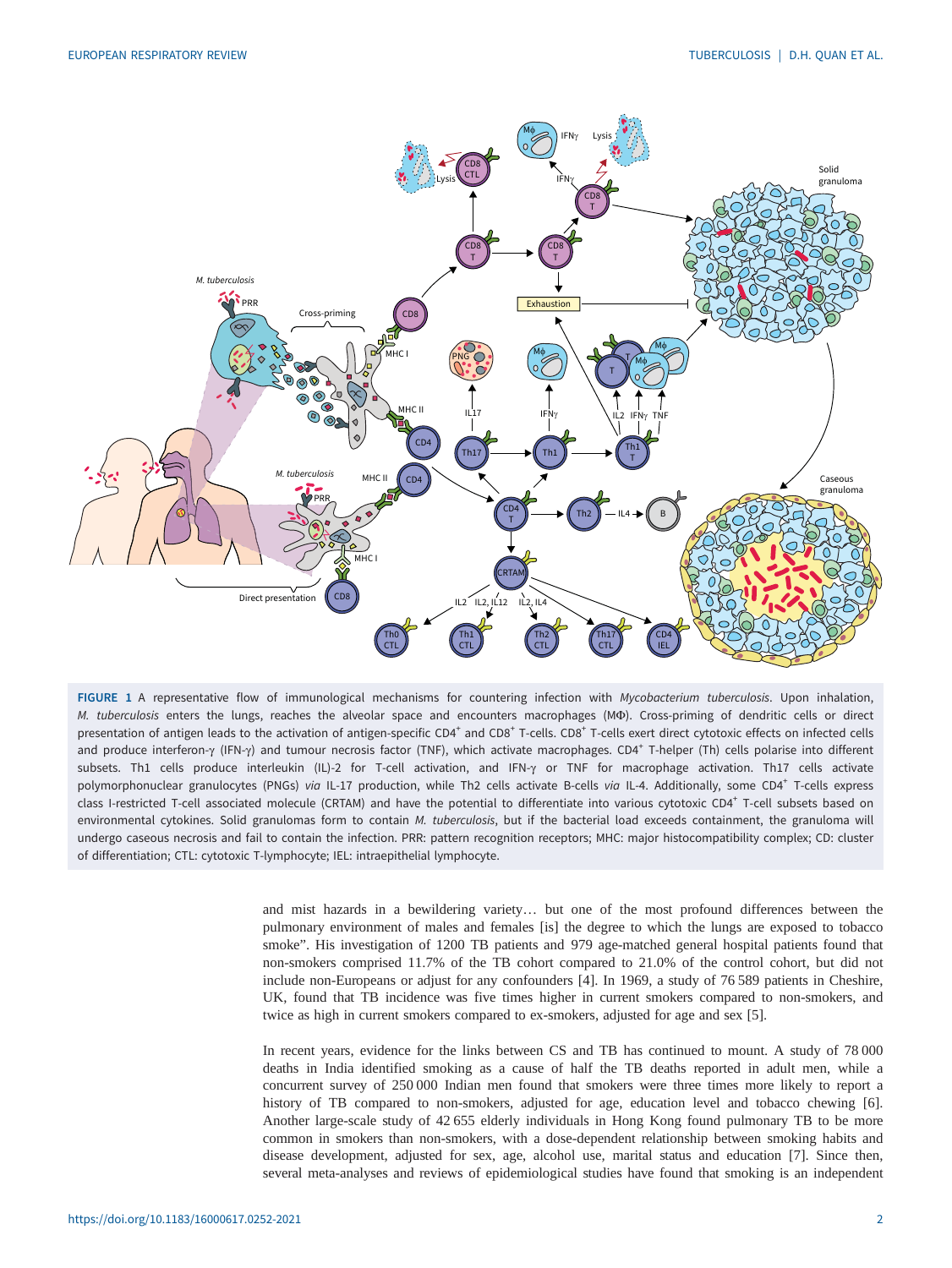<span id="page-2-0"></span>

| <b>MDR-TB</b>                                                                                                                                                              |                                                                                                                 | TB/HIV                                                                                                       |                                                                            |                                                                                                                                  |                                                                                                            |
|----------------------------------------------------------------------------------------------------------------------------------------------------------------------------|-----------------------------------------------------------------------------------------------------------------|--------------------------------------------------------------------------------------------------------------|----------------------------------------------------------------------------|----------------------------------------------------------------------------------------------------------------------------------|------------------------------------------------------------------------------------------------------------|
| Azerbaijan<br><b>Belarus</b><br>Kazakhstan<br>Peru<br><b>Republic of Moldova</b><br><b>Ukraine</b><br><b>Uzbekistan</b><br>Somalia <sup>q</sup><br>Tajikistan <sup>¶</sup> | <b>Bangladesh</b><br><b>DPR Korea</b><br>Pakistan<br><b>Philippines</b><br><b>Russian Federation</b><br>Vietnam | China<br>India<br>Indonesia<br>Kenya<br>Mozambique<br>Myanmar<br>South Africa<br><b>Thailand</b><br>Zimbabwe | Angola<br>DR Congo<br>Ethiopia<br>Nigeria<br>Papua New Guinea <sup>9</sup> | <b>Brazil</b><br>Congo<br>Lesotho<br>Namibia<br><b>UR Tanzania</b><br>Zambia<br>Central African Republic <sup>9</sup><br>Liberia | Chad<br>Malawi<br>Uganda<br><b>Botswana</b><br>Cameroon<br>Eswatini<br>Ghana<br>Guinea-Bissau <sup>¶</sup> |

FIGURE 2 Countries in the three high-burden country lists for tuberculosis (TB), TB/HIV and multidrug-resistant TB (MDR-TB) identified by the World Health Organization (WHO) in 2016–2020, and their areas of overlap. Countries with a smoking prevalence >20% of all adult men as of 2018 are highlighted in bold. Data taken from the WHO Global TB Report 2020 [\[1](#page-12-0)] and the Global Health Observatory (GHO) data repository [[3](#page-12-0)]. ": GHO data not available.

> risk factor for TB infection and disease, the development of severe TB, and mortality ([table 1](#page-3-0)). In 2017, an estimated 17.6% of cases and 15.2% of deaths from TB in high-burden countries were directly attributable to smoking [\[17\]](#page-13-0), while the WHO estimates that an estimated 0.9 million global TB cases were attributable to smoking as a major risk factor in 20[1](#page-12-0)8 [1].

> Smoking is associated with a nine-fold greater risk of death associated with TB, which drops by as much as 65% upon smoking cessation [\[18](#page-13-0)]. The extent of an individual's smoking history also directly correlates with the risk of latent TB infection (LTBI) [\[19\]](#page-13-0), while smoking cessation correlates with successful treatment of LTBI [[20\]](#page-13-0). Smokers are at much greater risk of delayed diagnosis of TB [[21\]](#page-13-0), greater symptoms and bacterial load [\[22](#page-13-0)], unfavourable TB treatment outcomes [\[23](#page-13-0)], delayed recovery as measured via sputum conversion [\[24](#page-13-0)], more severe disease progression [[25\]](#page-13-0) and relapse after successful TB treatment [\[26](#page-13-0)]. An association between smoking and drug-resistant TB has recently been identified [[27\]](#page-13-0).

> It is increasingly evident that there is a pressing need to evaluate interventions for TB in the context of smoking behaviour. The clinical impacts of CS exposure and TB are dependent on several complex factors, such as duration and severity of CS exposure, heterogeneity of TB disease, socioeconomic status and other demographic factors. Additionally, the timeframe required for the intersection of CS- and TB-damage can range from years to decades. These difficulties complicate attempts to elucidate the mechanisms by which CS exacerbates TB infection and disease. Furthermore, as a complex, multipartite mixture of >4500 components in both gaseous and particulate phases, CS acts variously as a damaging, pro-inflammatory stimulus and as an immunosuppressor. Many studies have examined the effects of individual components, such as nicotine, aryl hydrocarbon, acetylcholine and acrolein, but ultimately the biological impacts of CS exposure arise from prolonged exposure to all components combined. To best reflect clinically relevant interactions between CS and TB, this review gives primacy to investigations of the impact of whole CS on smokers, and CS or CS extract (CSE) on ex vivo human samples. Herein we summarise and evaluate current research to illuminate potential immune pathways underlying the interaction between CS and TB.

# Smoking and innate immune responses to TB

## Transmission and infection

TB is largely spread through the respiratory route via the inhalation of M. tuberculosis in droplets. The most common outcome is clearance of the mycobacteria, resulting in TB reactivity, which is asymptomatic and non-contagious. However, 5–10% of infected individuals progress to active disease. In active pulmonary TB, progressive aggregations of granulomas and tuberculous pneumonia form within the lungs. Over time, the granulomas caseate. While M. tuberculosis can infect most organs, pulmonary TB is the most significant form of the disease due to its high incidence, severity and infectious nature. Patients with active TB exhale droplets containing M. tuberculosis bacilli into the air that remain infectious for several hours, and only a few bacilli need to be inhaled for infection to develop. Larger TB droplets (>5 μm in diameter) land on the mucociliary escalator and are cleared from the airway without reaching the lungs.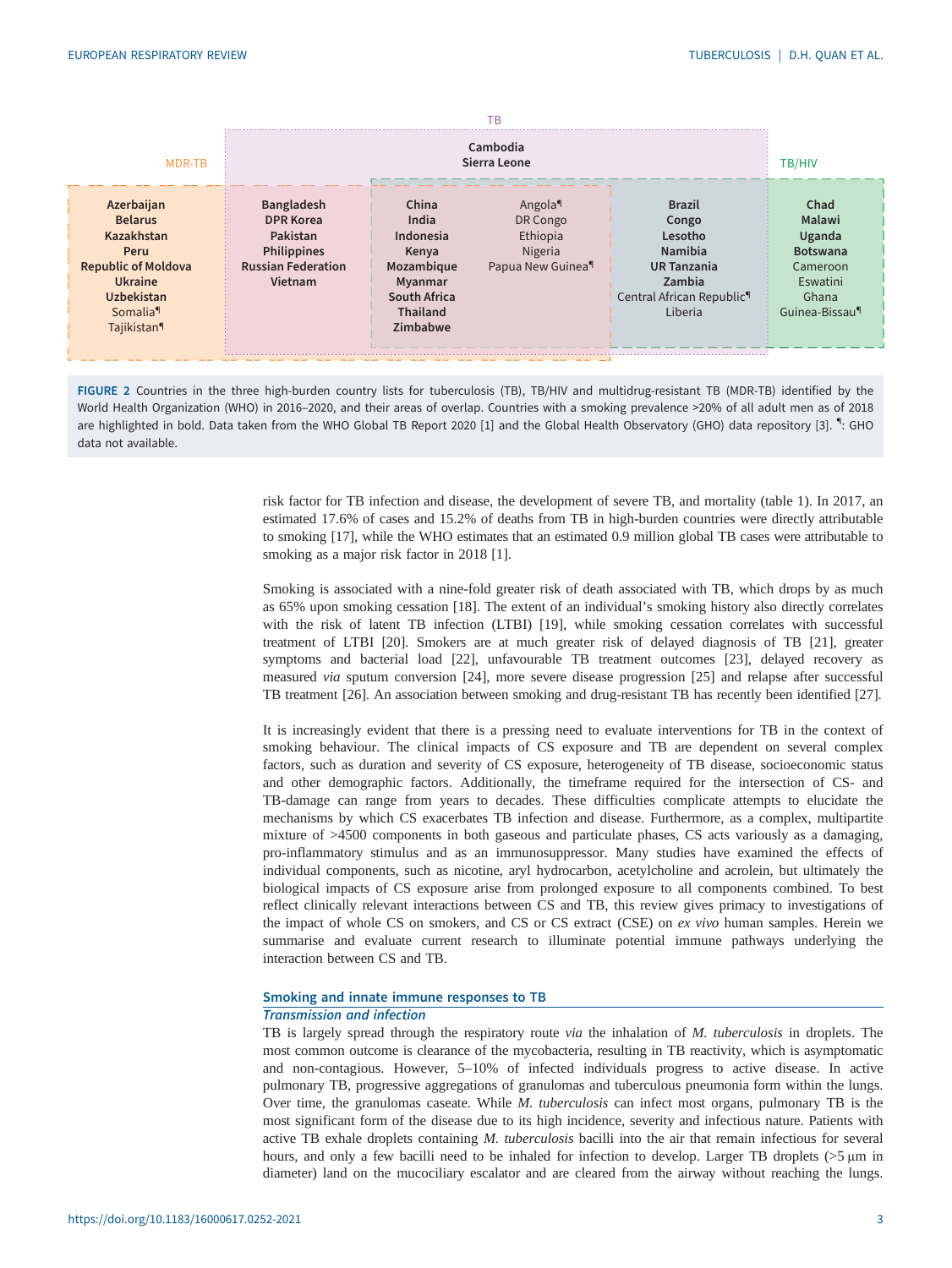<span id="page-3-0"></span>

| TABLE 1 Summary of systematic reviews on the effects of smoking on TB                                           |                                                                                                                         |                                                                        |  |  |  |
|-----------------------------------------------------------------------------------------------------------------|-------------------------------------------------------------------------------------------------------------------------|------------------------------------------------------------------------|--|--|--|
| Systematic reviews on effects of smoking on TB                                                                  | <b>Confounders</b>                                                                                                      | Multivariate analysis                                                  |  |  |  |
| LIN et al., 2007 [8]<br>Effect of smoking as a risk factor for TB infection, disease<br>and mortality           | TST cut-off to diagnose LTBI<br>Induration size of 5 mm                                                                 | Pooled OR 2.08<br>$(95\% \text{ CI } 1.53 - 2.83)$                     |  |  |  |
| Confounders:<br>TST cut-off for LTBI                                                                            | Induration size of 10 mm                                                                                                | Pooled OR 1.83<br>$(95\% \text{ CI } 1.49 - 2.23)$                     |  |  |  |
| Alcohol consumption<br><b>SES</b>                                                                               | Alcohol on risk of TB disease in current smokers                                                                        | Summary estimate 1.62<br>(95% CI 1.15-2.29)                            |  |  |  |
|                                                                                                                 | SES on risk of TB disease in current smokers                                                                            | Summary estimate 1.95<br>$(95\% \text{ CI } 1.45 - 2.61)$              |  |  |  |
|                                                                                                                 | Alcohol on risk of TB disease in former smokers                                                                         | Summary estimate 1.58<br>(95% CI 1.24-2.02)                            |  |  |  |
|                                                                                                                 | SES on risk of TB disease in former smokers                                                                             | Summary estimate 1.54<br>(95% CI 1.18-2.01)                            |  |  |  |
|                                                                                                                 | Alcohol on risk of TB disease in ever-smokers                                                                           | Summary estimate 2.00<br>$(95\% \text{ CI } 1.55 - 2.57)$              |  |  |  |
|                                                                                                                 | SES on risk of TB disease in ever-smokers<br>SES for risk of mortality from TB                                          | Summary estimate 3.28<br>(95% CI 2.25-4.76)<br>Summary estimate 2.55   |  |  |  |
|                                                                                                                 |                                                                                                                         | $(95\% \text{ CI } 1.82 - 3.56)$                                       |  |  |  |
| SLAMA et al., 2007 [9]<br>Effect of smoking as a risk factor for TB infection, disease                          | Quality of study on risk of being infected with TB<br>High-quality studies only                                         | Pooled estimate 1.757                                                  |  |  |  |
| and mortality                                                                                                   |                                                                                                                         | (95% CI 1.458-2.118)                                                   |  |  |  |
| Confounders:<br>Quality of study as rated by three independent reviewers                                        | All studies                                                                                                             | Pooled estimate 1.762<br>(95% CI 1.467-2.116)                          |  |  |  |
| for 25 indicators of quality regarding study population,<br>assessment of exposure to tobacco smoke, assessment | Quality of study on risk of TB disease<br>High-quality studies only                                                     | Pooled estimate 2.641                                                  |  |  |  |
| of passive smoking, assessment of TB outcome, study                                                             |                                                                                                                         | (95% CI 2.066-3.378)                                                   |  |  |  |
| design, analysis and data presentation                                                                          | All studies                                                                                                             | Pooled estimate 2.284<br>(95% CI 1.765-2.954)                          |  |  |  |
|                                                                                                                 | Quality of study on risk of TB mortality<br>High-quality studies only                                                   | Pooled estimate 1.347                                                  |  |  |  |
|                                                                                                                 |                                                                                                                         | (95% CI 1.107-1.638)                                                   |  |  |  |
|                                                                                                                 | All studies                                                                                                             | Pooled estimate 2.236<br>(95% CI 1.340-3.732)                          |  |  |  |
| WAGNEW et al., 2018 [10]<br>Effect of smoking on prevalence of TB<br>Confounder:<br>Diagnosis of diabetes       | Smoking on TB among diabetes patients                                                                                   | OR 7.6 (95% CI 1.46-39.53)                                             |  |  |  |
| BATES et al., 2007 [11]                                                                                         | Effect of smoking on TB infection                                                                                       | Summary relative risk 1.73                                             |  |  |  |
| Effect of smoking on TB infection, disease and mortality<br>Confounders:<br>None reported                       | (no adjustment for confounders reported)<br>Effect of smoking on TB disease<br>(no adjustment for confounders reported) | (95% CI 1.46-2.04)<br>Summary relative risk 2.29<br>(95% CI 1.93-2.71) |  |  |  |
|                                                                                                                 | Effect of smoking on TB mortality<br>(no adjustment for confounders reported)                                           | Summary relative risk 1.60<br>$(95\% \text{ CI } 1.31 - 1.95)$         |  |  |  |
| BURUSIE et al., 2020 [12]<br>Effect of smoking on TB treatment outcomes                                         | Lower-middle income economy on effect of<br>smoking on TB treatment outcomes                                            | OR 1.74 (95% CI 1.31-2.30)                                             |  |  |  |
| Confounders:<br>Income category of the study country's economy (not                                             | Upper-middle income economy on effect of<br>smoking on TB treatment outcomes                                            | OR 1.52 (95% CI 1.16-1.96)                                             |  |  |  |
| individuals' SES)                                                                                               | High-income economy on effect of smoking on<br>TB treatment outcomes                                                    | OR 1.34 (95% CI 1.03-1.74)                                             |  |  |  |
| SAMUELS et al., 2018 [13]<br>Effect of smoking on treatment outcomes in MDR-TB<br>Confounders:<br>None reported | Effect of smoking on unsuccessful treatment<br>outcomes for MDR-TB (no adjustment for<br>confounders reported)          | Pooled relative risk 0.94<br>$(95\% \text{ CI } 0.75 - 1.19)$          |  |  |  |
| CHAVES TORRES et al., 2019 [14]<br>Effect of smoking on TB treatment outcomes<br>Confounders:<br>None reported  | Effect of not smoking on favourable TB treatment<br>outcomes (no adjustment for confounders<br>reported)                | OR 1.5 (95% CI 1.3-1.7)                                                |  |  |  |

**Continued**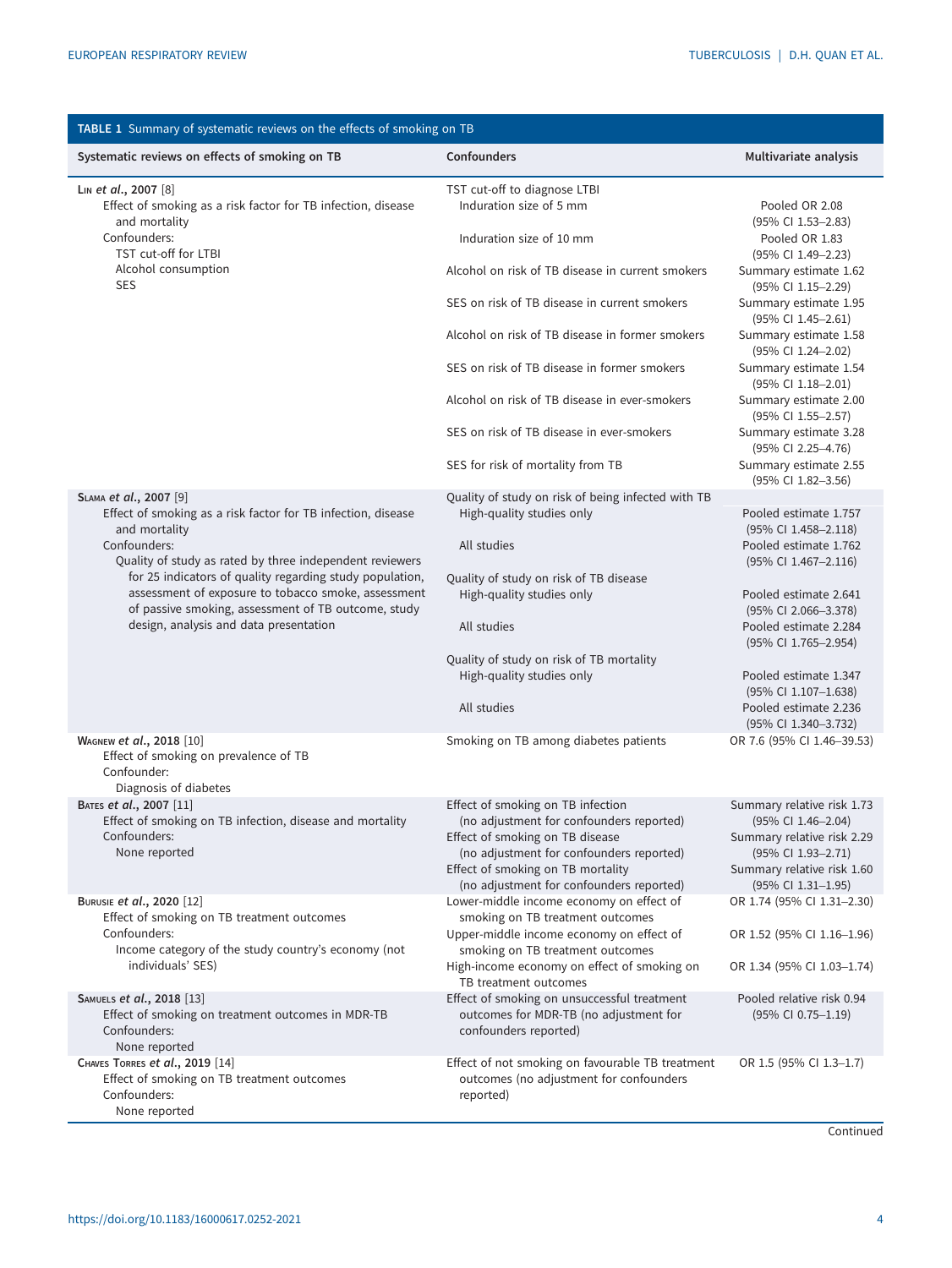| <b>TABLE 1 Continued</b>                                                                                                                                                                                                                                                                                |                                                                                                                                     |                                                  |
|---------------------------------------------------------------------------------------------------------------------------------------------------------------------------------------------------------------------------------------------------------------------------------------------------------|-------------------------------------------------------------------------------------------------------------------------------------|--------------------------------------------------|
| Systematic reviews on effects of smoking on TB                                                                                                                                                                                                                                                          | <b>Confounders</b>                                                                                                                  | Multivariate analysis                            |
| PATRA et al., 2015 [15]                                                                                                                                                                                                                                                                                 | Age on effect of exposure to second-hand smoke                                                                                      |                                                  |
| Effect of exposure to second-hand smoke on LTBI and                                                                                                                                                                                                                                                     | on LTBI                                                                                                                             |                                                  |
| active TB                                                                                                                                                                                                                                                                                               | Children                                                                                                                            | Summary relative risk 1.64                       |
| Confounders:                                                                                                                                                                                                                                                                                            |                                                                                                                                     | (95% CI 1.00-2.83)                               |
| Age<br>Biomass fuel use                                                                                                                                                                                                                                                                                 | Adults                                                                                                                              | Summary relative risk 1.78<br>(95% CI 1.19-2.68) |
| <b>SES</b>                                                                                                                                                                                                                                                                                              | Age on effect of exposure to second-hand smoke                                                                                      |                                                  |
| Presence of TB patient in household                                                                                                                                                                                                                                                                     | on active TB disease                                                                                                                |                                                  |
|                                                                                                                                                                                                                                                                                                         | Children                                                                                                                            | Summary relative risk 3.41<br>(95% CI 1.81-6.45) |
|                                                                                                                                                                                                                                                                                                         | Adults                                                                                                                              | Summary relative risk 1.32<br>(95% CI 1.04-1.68) |
|                                                                                                                                                                                                                                                                                                         | Biomass fuel use on effect of exposure to                                                                                           | Summary relative risk 2.66                       |
|                                                                                                                                                                                                                                                                                                         | second-hand smoke on LTBI                                                                                                           | (95% CI 1.31-5.39)                               |
|                                                                                                                                                                                                                                                                                                         | Biomass fuel use on effect of exposure to                                                                                           | Summary relative risk 2.03                       |
|                                                                                                                                                                                                                                                                                                         | second-hand smoke on active TB disease                                                                                              | (95% CI 1.13-3.63)                               |
|                                                                                                                                                                                                                                                                                                         | Presence of a TB patient in the household on<br>effect of exposure to second-hand smoke<br>on LTBI                                  | Summary relative risk 2.03<br>(95% CI 1.25-3.28) |
|                                                                                                                                                                                                                                                                                                         | Presence of a TB patient in the household on<br>effect of exposure to second-hand smoke on<br>active TB disease                     | Summary relative risk 1.87<br>(95% CI 1.30-2.69) |
|                                                                                                                                                                                                                                                                                                         | Combined SES and age on effect of exposure to<br>second-hand smoke on LTBI                                                          | Summary relative risk 1.11<br>(95% CI 0.54-2.31) |
|                                                                                                                                                                                                                                                                                                         | Combined SES and age on effect of exposure to                                                                                       | Summary relative risk 2.13                       |
|                                                                                                                                                                                                                                                                                                         | second-hand smoke on active TB disease                                                                                              | (95% CI 1.18-3.83)                               |
| OBORE et al., 2020 [16]                                                                                                                                                                                                                                                                                 | Effect of second-hand smoke exposure on                                                                                             | Relative risk 2.15                               |
| Effect of smoking and exposure to second-hand smoke on<br>contracting TB                                                                                                                                                                                                                                | risk of contracting TB (no adjustment for<br>confounders reported)                                                                  | (95% CI 1.419-3.242)                             |
| Confounders:                                                                                                                                                                                                                                                                                            | Effect of smoking on risk of contracting TB (no                                                                                     | Relative risk 2.67                               |
| None reported                                                                                                                                                                                                                                                                                           | adjustment for confounders reported)                                                                                                | (95% CI 2.017-3.527)                             |
| $\mathbf{1}$ , the set of $\mathbf{1}$ , $\mathbf{1}$ , $\mathbf{1}$ , $\mathbf{1}$ , $\mathbf{1}$ , $\mathbf{1}$ , $\mathbf{1}$ , $\mathbf{1}$ , $\mathbf{1}$ , $\mathbf{1}$ , $\mathbf{1}$ , $\mathbf{1}$ , $\mathbf{1}$ , $\mathbf{1}$ , $\mathbf{1}$ , $\mathbf{1}$ , $\mathbf{1}$ , $\mathbf{1}$ , | $\mathbf{r}$ and $\mathbf{r}$ and $\mathbf{r}$ and $\mathbf{r}$ and $\mathbf{r}$ and $\mathbf{r}$ and $\mathbf{r}$ and $\mathbf{r}$ |                                                  |

TB: tuberculosis; TST: tuberculin skin test; LTBI: latent tuberculosis infection; SES: socioeconomic status; OR: odds ratio; MDR: multidrug resistant.

Smoking, however, results in slower mucociliary clearance, as well as ciliary dysfunction in the form of reduced cilia length, beat frequency and differentiation [\[28](#page-13-0)]. Subjects with primary ciliary dyskinesia experience recurrent respiratory infections, and sampling of their airways reveals an increased bacterial load of  $10^4$ – $10^9$  CFU·mL<sup>–1</sup> of species from >120 genera [\[29](#page-13-0)].

Smaller TB droplets (<5 μm) reach the alveoli, where M. tuberculosis infects airway alveolar macrophages (AMs) and airway epithelial cells (AECs). AMs have long undergone extensive investigation for their dual role in TB infection, being implicated in both the control and progression of TB disease, yet variable definitions of AMs have persisted in the literature over several decades, further complicating findings. For example, one notable study concluded that depletion of activated AMs in mice results in increased bacterial burden, but nonspecific AM depletion improves clinical outcomes [\[30](#page-13-0)], suggesting that AMs can only counteract TB infection under favourable conditions, and otherwise facilitate disease development. However, the method utilised depleted all activated macrophages, not simply AMs. A more recent study found that the selective depletion of AMs (Ly6G<sup>-</sup>MerTK<sup>+</sup>CD64<sup>+</sup>SiglecF<sup>+</sup>CD11c<sup>+</sup>) in mice results in a decrease in *M. tuberculosis* burden, while depletion of interstitial macrophages (Ly6G<sup>-</sup>MerTK<sup>+</sup>CD64<sup>+</sup>SiglecF<sup>-</sup>) results in an increase in bacterial burden [\[31](#page-13-0)].

M. tuberculosis is able to modulate macrophage polarisation and subvert their antimicrobial functions [[32\]](#page-13-0), which has recently been demonstrated in high resolution *via* single cell transcriptional analysis [\[33](#page-13-0)]. Thus, it has been shown that infected AMs (defined as  $CD11c^{\text{high}}CD11b^{\text{low}}$  cells from bronchoalveolar lavage (BAL) in [[34\]](#page-14-0) and adherence-purified cells from BAL in [[35\]](#page-14-0)) are able to localise to the lung interstitium and facilitate dissemination of M. tuberculosis to neutrophils, monocytes and dendritic cells (DCs) [[34, 35\]](#page-14-0). Smoking greatly increases the number of AMs (defined via morphological examination) present in the lungs and airways [\[36](#page-14-0)], and this may exacerbate TB infection by providing additional niches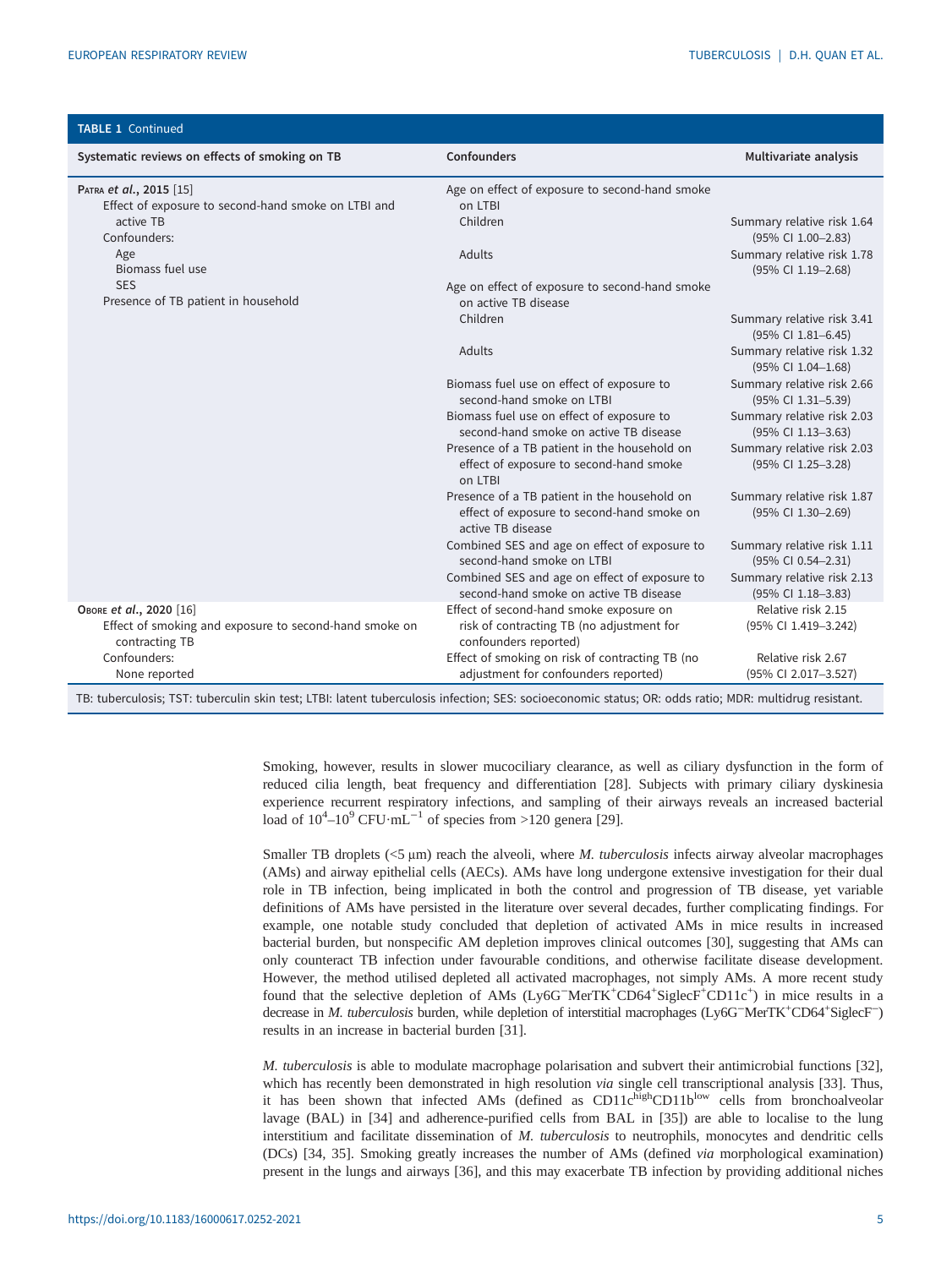for M. tuberculosis growth. Within this smoke-induced AM population, it is likely that the proportion of cells is skewed towards newly recruited macrophages compared to tissue-resident macrophages. This has been shown in a murine study of CS exposure, which revealed significant increases in monocyte-derived AMs (CD64/MertK<sup>+</sup>CD11c<sup>+</sup>CD11b<sup>+</sup>MHCII<sup>-</sup>) in both the BAL fluid (BALF) and lung tissue observable from 2 weeks of CS exposure and persisting to 24 weeks [[37\]](#page-14-0). While tissue-resident macrophages may contain M. tuberculosis infection initially, mycobacterial phenolic glycolipids initiate monocyte chemoattractant protein-1 (MCP-1)-mediated recruitment of immature, permissive macrophages to the site of infection, which facilitate bacterial transmission and spread [[35](#page-14-0)]. Increased MCP-1 levels are present in the sputum [\[38](#page-14-0)] and BALF from smokers [[39\]](#page-14-0), and, when comparing markers of macrophage maturity and differentiation in the BALF of smokers versus non-smokers, decreased CD31, CD91, CD44 and CD71 expression is evident on AMs (SSC<sup>high</sup>ECA<sup>low</sup> cells from BAL) [\[40](#page-14-0)]. Thus, it is likely that the population of activated and functional AMs in the lungs of smokers is diluted by the influx of permissive AMs that are amenable to *M. tuberculosis* infection. Interestingly, the mechanism by which smoking leads to such extensive and prolonged AM accumulation has been linked to inflammation [[41\]](#page-14-0), oxidative stress [[42\]](#page-14-0) and the action of CS-derived aldehydes and carbonyls on extracellular matrix in the lungs, leading to AM retention and entrapment [\[43](#page-14-0)]. It is evident that smoking results in wide-ranging changes to the lung microenvironment that impact on TB infection and disease progression.

Investigation of healthy young smokers via video bronchoscopy, mucosal biopsy and bronchial lavage has revealed significant increases in vascular hyperplasia, submucosal oedema, inflammatory cell infiltrates and goblet cell hyperplasia compared to non-smoking controls [\[44](#page-14-0)]. Within this inflamed environment, levels of ATP, caspase 1, interleukin (IL)-1 and IL-18 are elevated [[45](#page-14-0)–[47](#page-14-0)] and contribute to increased alveolar permeability. This increase in permeability associated with elevated levels of IL-1 results in the movement of infected AMs (SiglecF<sup>+</sup>CD11<sup>+</sup>) from the alveoli into the interstitial space [\[48](#page-14-0)]. Thus, smoking is likely to enrich intracellular niches for M. tuberculosis infection that facilitate pulmonary spread.

# AM function

In addition to increasing AM retention and translocation to the interstitial space, smoking also impairs the function of AMs. It is important to note first, however, that the majority of studies using human BAL use adherence purification to identify AMs, and thus these populations can include recently migrated interstitial macrophages and adherent monocyte-derived macrophages (MDMs). An early investigation of human BAL cells revealed that AMs from smokers had impaired phagocytic ability, higher resting energy requirements and were larger, containing residual bodies with fibrous inclusions [\[49](#page-14-0)]. Intriguingly, smoke particles accumulate in the lysosomes of AMs, and lysosome-engorged AMs from the BALF of smokers exhibited impaired migration to M. tuberculosis in transwell assays in vitro [\[50](#page-14-0)]. This raises the possibility that despite increased AM numbers, the lungs of smokers may be more permissive to growth of M. tuberculosis. Later studies examined BAL-derived AMs from smokers, identified by light-scattering properties via flow cytometry, and revealed reduced expression of the adhesion molecules CD11a and CD54 and the proliferation/maturation marker CD71, and lower metabolic activity [[51\]](#page-14-0). There was also reduced expression of CD31, CD91 and CD44 and reduced phagocytosis of apoptotic bronchial epithelial cells [\[40](#page-14-0)].

Two studies point towards impaired phagocytosis of M. tuberculosis as a result of smoking. One investigation demonstrated that circulating monocytes and macrophages from TB patients have reduced phagocytic ability, which is further reduced in TB patients who smoke [[52\]](#page-14-0). A later study revealed reduced M. bovis bacille Calmette–Guérin (BCG) uptake in human MDMs from smoking TB patients compared to non-smoking TB patients [\[53](#page-14-0)]. Additionally, investigation of human MDMs and murine macrophages found that CSE and CS exposure impairs cytoskeletal changes of these cells and the actin rearrangement required for phagocytosis [[54\]](#page-14-0). M. tuberculosis uptake by AMs is mediated by multiple receptors including surfactant protein (Sp)-A and Sp-D, Fc, complement and mannose receptors [\[55](#page-14-0)]. Studies in smokers with and without chronic obstructive pulmonary disease (COPD) have revealed reduced Sp-A and Sp-D in the BALF of both smoking groups [\[56](#page-14-0), [57\]](#page-14-0), but no significant impact of smoking on Fc receptors has been reported to date.

Because Sp-D-mediated M. tuberculosis uptake has been shown to enhance phago-lysosomal fusion and intracellular killing [[58\]](#page-14-0), this is one mechanism by which smoking could impair M. tuberculosis phagocytosis and control. Toll-like receptor-2 (TLR-2) is increased in the airways in experimental and human COPD [\[59\]](#page-14-0) but is reduced in AMs isolated from smokers [[60\]](#page-14-0), supporting potentially reduced AM activation as a result of smoking. Of particular note are reported increases in complement receptor 3 (CR3) expression on the AMs of smokers [[61, 62](#page-15-0)], because CR3-mediated phagocytosis of M. tuberculosis does not result in macrophage activation or phago-lysosomal fusion [[63\]](#page-15-0), thus facilitating increased intracellular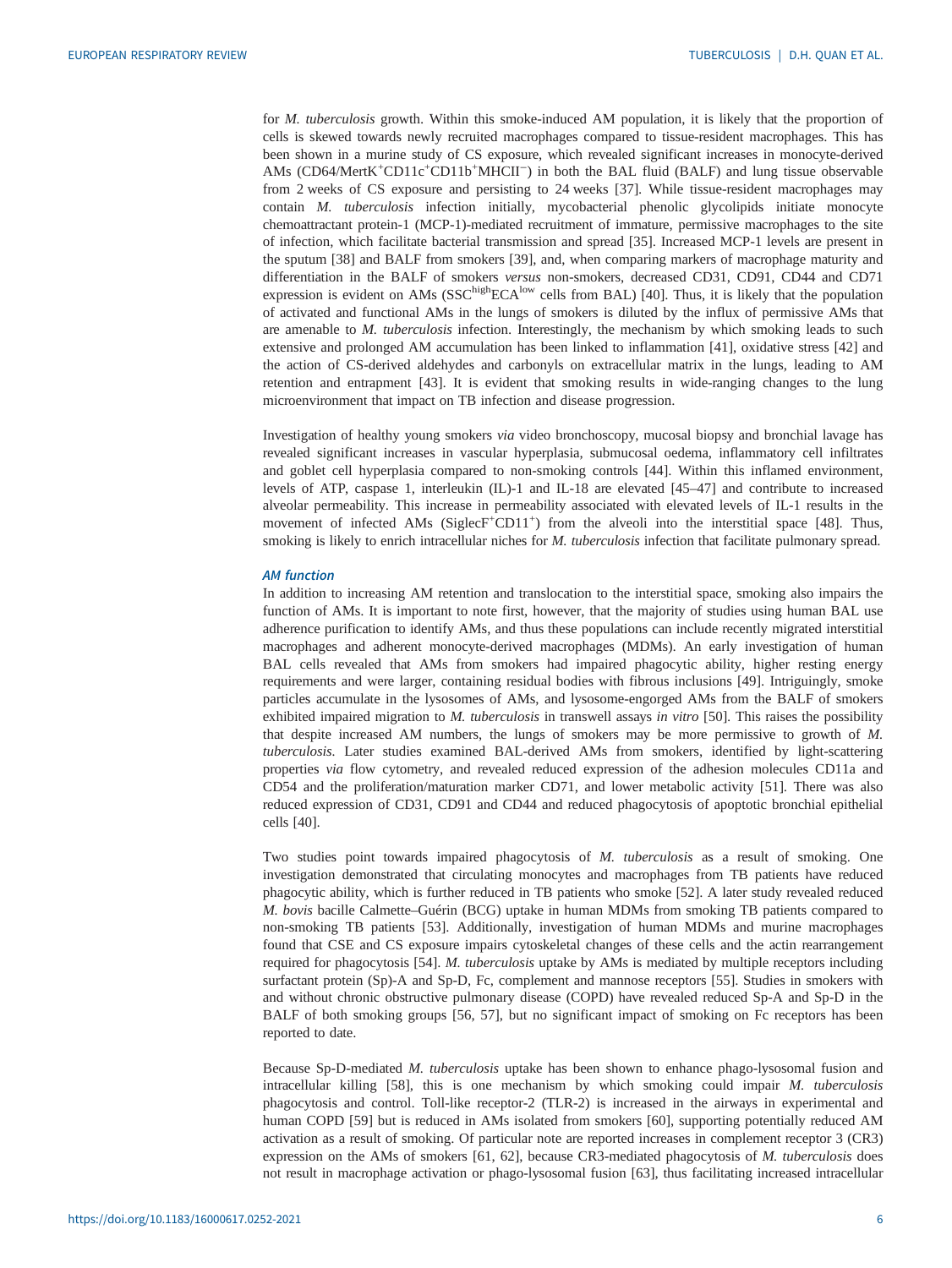M. tuberculosis survival. One recurring theme that emerges from examining the interaction of smoking and TB is the systematic impairment of early responses to infection, allowing M. tuberculosis to more easily establish an initial foothold.

Once macrophage receptors bind to their ligands on the surface of M. tuberculosis, invagination and budding of the cell membrane leads to uptake of the mycobacteria into the phagosome, where several M. tuberculosis surface lipids and secreted protein effectors prevent phago-lysosomal fusion [[64\]](#page-15-0). This arrest allows M. tuberculosis to avoid hydrolytic degradation while retaining access to nutrients and endosomal transport systems to replicate and persist. Circumvention of phago-lysosomal fusion also delays normal processing and presentation of mycobacterial antigens to trigger adaptive immune responses [[65\]](#page-15-0). There is little information on how smoking impacts the intracellular processing of M. tuberculosis; however, following phagocytosis of yeast, phago-lysosomal fusion in AMs (defined as adherence-purified cells from BAL) was halved in smoking versus non-smoking rats, although the mechanism involved was not elucidated [[66\]](#page-15-0).

Smoking further debilitates AM control of M. tuberculosis. A key study by O'LEARY et al. [[67\]](#page-15-0) in 2014 demonstrated that AMs from smokers, isolated via adherence purification, were unable to inhibit the intracellular growth of the non-virulent H37Ra strain of M. tuberculosis in vitro. AMs from the BALF of smokers exhibited reduced expression and excretion of tumour necrosis factor (TNF), IL-1β, IL-6, RANTES and IL-8 following stimulation with TLR-2 and TLR-4 agonists, but not activation of TLR-3. Induction of IL-1R-associated kinase-1 (IRAK-1), p38 phosphorylation and NF-κB activation by TLR-2 and TLR-4 was also suppressed in smokers [[68\]](#page-15-0). Therefore, both the expression of TLR-2 and TLR-4 and signalling through these receptors are downregulated by smoking. BALF from smokers contains higher levels of C-C motif chemokine ligand 22 (CCL22), IL-4, IL-13 and IL-10 compared to that of non-smokers, indicating an immuno-inhibitory cytokine profile that was recapitulated by mRNA analysis in a murine smoking model [[69\]](#page-15-0). Furthermore, infected AMs from smokers produced significantly less interferon-γ (IFN-γ), TNF and IL-1β compared to those from non-smokers [[67\]](#page-15-0). Similarly, a study of human AMs exposed to CSE in vitro found that the production of IFN-γ, TNF and IL-10 in response to BCG stimulation was impaired, as was the containment of BCG replication by AMs [[70\]](#page-15-0). Both IFN-γ and TNF are essential for the control of M. tuberculosis infection, while IL-1β also contributes to the inhibition of growth [[71\]](#page-15-0). IFN-γ induces autophagy, phagosomal maturation and the production of antimicrobial peptides against M. tuberculosis in human macrophages, and these activities are dependent on vitamin D [\[72\]](#page-15-0). Both TB [[73](#page-15-0)] and smoking [[74\]](#page-15-0) are associated with vitamin D deficiency, which has far-reaching effects on adaptive immune responses. Interestingly, vitamin D deficiency is associated with the progression of LTBI to active disease [[75\]](#page-15-0); however, vitamin D supplementation does not prevent the development of TB reactivity in children [\[76](#page-15-0)].

Smoking significantly influences macrophage phenotype switching and the ratio of M1 (CD68<sup>+</sup>) and M2 (CD163<sup>+</sup>Arg1<sup>+</sup>) macrophages in the lungs [\[69](#page-15-0)]. While M. tuberculosis infection alone predisposes macrophage polarisation to the M2 phenotype as infection progresses [\[77](#page-15-0)], a comparison of AMs from smoking and non-smoking TB patients revealed an even greater skewing towards M2 AMs (defined as cells from BAL) in smokers [[69\]](#page-15-0). M1 macrophages activate inducible nitric oxide synthase (iNOS) that mediates bacterial killing, while M2 macrophages activate arginase pathways for cell proliferation, collagen biosynthesis and tissue repair/remodelling [[78\]](#page-15-0). In TB, M1 macrophages promote bactericidal activity and granuloma formation and M2 macrophages suppress these effects [\[79](#page-15-0)]. In later stages of TB disease, M2 polarisation develops with higher levels of IL-4, IL-10, transforming growth factor-β and IL-13 that correlate with disease severity [[80, 81\]](#page-15-0). Comparisons of patients with drug-susceptible TB and MDR-TB or extensively drug-resistant TB (XDR-TB) show that M2 polarisation is significantly higher in MDR-TB/ XDR-TB patients [\[82](#page-15-0)]. It is likely that smoking may accelerate and intensify the switch from M1 to M2 phenotypes and worsen TB disease progression and outcomes.

Smoking also impairs autophagy, an intracellular process that recycles protein aggregates and turns over cytoplasmic organelles. A study of BAL AMs from smokers revealed extensive accumulation of autophagosomes that these cells were unable to traffic to the lysosome, leading to reduced intracellular protein clearance [[83\]](#page-15-0). Autophagy is a significant defence mechanism for AM elimination of M. tuberculosis. Enhanced stimulation of autophagy in human MDMs can overcome the mycobacteriainduced blocking of phago-lysosomal fusion and reduce the intracellular survival of BCG [\[84](#page-15-0)]. Thus, smoking may further compromise AM defences against M. tuberculosis infection. Mitochondrial architecture and function are also disrupted as a result of this impaired recycling of cellular protein [[83\]](#page-15-0). An examination of human AMs revealed that smoker AMs have reduced metabolic activity, glycolytic reserve and reserve respiratory capacity compared to non-smoker AMs. Glycolytic response is further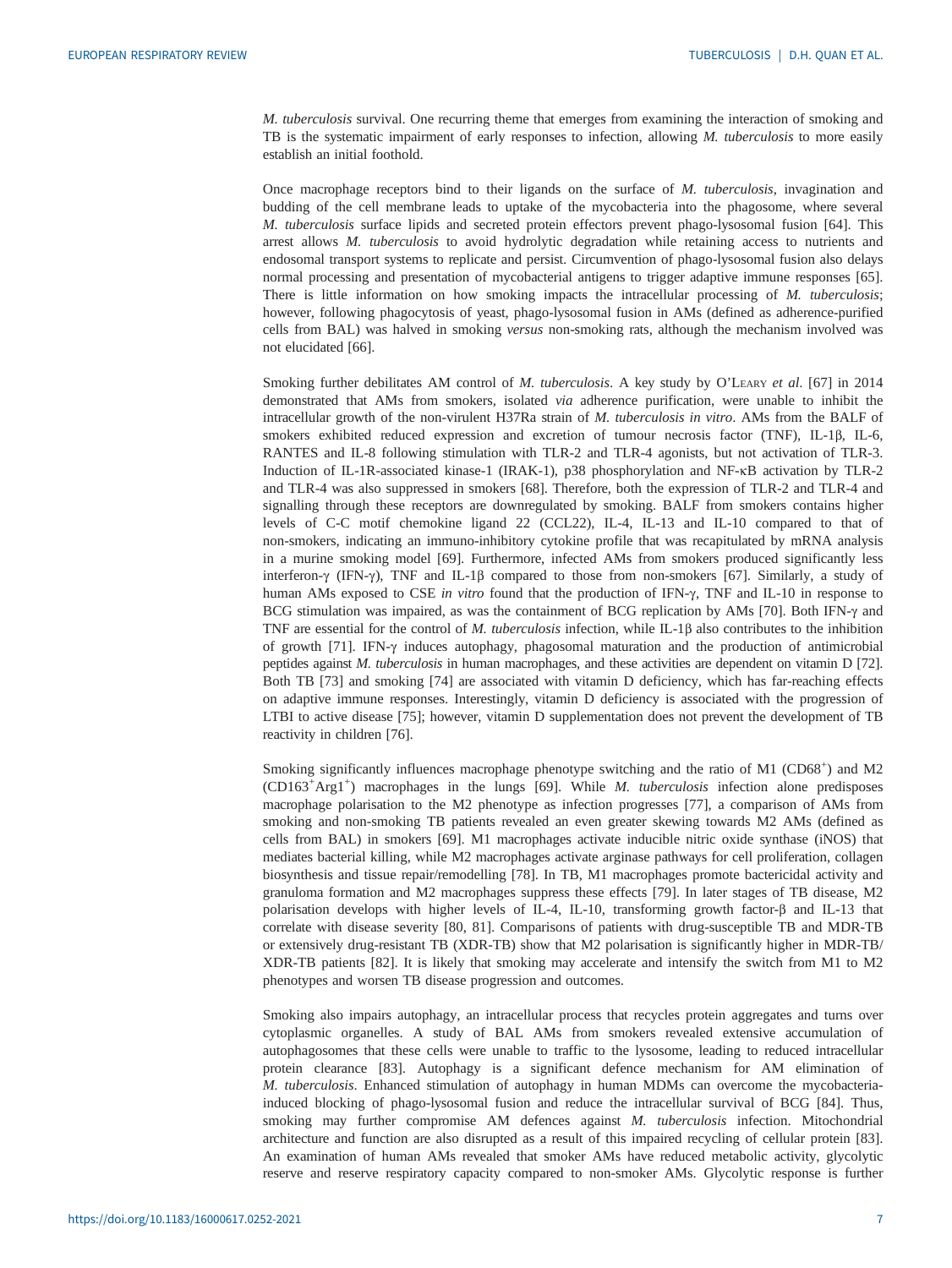reduced upon infection with M. tuberculosis [\[85](#page-15-0)]. This is significant because the transition from active to chronic TB in mice is accompanied by enhanced glucose uptake and glycolysis within granulomatous lesions [[86](#page-15-0)]. Thus, reduced glycolytic reserve due to CS exposure may abrogate energy-intensive antimycobacterial responses to TB disease.

Exposure of macrophages to CS in vitro results in upregulation of glycolysis and increased production of reactive oxygen species (ROS) [\[87](#page-15-0)]. While M. tuberculosis is resistant to the oxidative bursts, these can cause damage to host lung tissue. AMs from smokers release more superoxide anion  $(O_2^-)$  than those from non-smokers, despite increased intracellular superoxide dismutase, and this increase in  $O_2^-$  is linked to AM-induced fibroblast lysis [\[88](#page-15-0)]. AMs from smokers also produce higher levels of ROS associated with reduced antioxidant activity, specifically Cu-superoxide dismutase, Zn-superoxide dismutase, glutathione S-transferase and glutathione peroxidase. This contributes to the pathogenesis of smoking-related respiratory tissue injury [[89\]](#page-16-0).

Oxidative stress not only induces lung tissue damage, but also impacts the function of AMs. Exposure of rats to CS resulted in increased levels of AM (defined as adherence-purified cells from BAL) cell death [\[90](#page-16-0)]. In the same study, further examination using mouse, rat and human BAL AMs treated with CSE in vitro revealed increased oxidative stress, mitochondrial dysfunction and cell death, but also showed that vitamin C and vitamin E treatment inhibited CSE-induced cell death [[90\]](#page-16-0). These findings were recapitulated in a murine study that showed that antioxidant vitamin treatment reduced TNF and NFκB activation in AMs (defined morphologically from BAL cells) [[91\]](#page-16-0). It is notable that antioxidant levels decrease in blood plasma during active TB disease and increase with treatment [[92\]](#page-16-0). Furthermore, there is suggestive evidence that vitamin C supplementation (along with vitamin A and β-carotene) may reduce the risk of TB in current smokers [\[93](#page-16-0)]. Alveolar fluid from smokers is deficient in vitamin E compared to that of non-smokers [[94\]](#page-16-0), and vitamin E deficiency is associated with increased risk of TB disease among household contacts of TB patients [\[95](#page-16-0)]. These results, alongside the effects of vitamin D deficiency, highlight the intersection between smoking and malnutrition as risk factors for TB.

To summarise, AMs are positioned where the lung is exposed to M. tuberculosis and the toxic effects of CS. They are the first cells to harbour M. tuberculosis and represent an evolutionary battleground wherein host defence mechanisms are matched with pathogen evasion and subversion strategies. Smoking may tip the balance in favour of M. tuberculosis by influencing the accumulation and phenotype of AMs and impairing AM metabolism, maturation, activation, phagocytosis, cytokine production and bactericidal activities. Both the increase in AM number and their significant functional impairment primes for the proliferation and dissemination of M. tuberculosis.

#### **Neutrophils**

M. tuberculosis-infected AMs facilitate the spread of mycobacteria to neutrophils, monocytes and DCs within the alveoli and lung interstitial space. At this stage of infection, neutrophils directly inhibit or mediate clearance of M. tuberculosis in concert with AECs and AMs. Neutrophils are activated by M. tuberculosis and pro-inflammatory cytokines, triggering degranulation and release of ROS, proteases, antimicrobial peptides and DNA, and neutrophil extracellular traps (NETs). However, M. tuberculosis is able to evade or subvert many of these bactericidal activities. Following exposure to neutrophil ROS, M. tuberculosis induces neutrophil necrosis, triggering a permissive growth cascade. AMs and interstitial macrophages remove necrotic neutrophils via efferocytosis to protect surrounding tissue from bioactive neutrophil molecules, and the uptake of these infected, necrotic cells promotes intracellular M. tuberculosis growth [[96\]](#page-16-0). Smoking downregulates AM efferocytosis of neutrophils via modification of extracellular matrix proteins with reactive carbonyls [\[97](#page-16-0)], and this promotes extracellular M. tuberculosis growth and spread, as well as tissue damage from spilled neutrophil cell contents.

Smoking is a major inducer of neutrophilic inflammation, and BAL and lung biopsies of smokers reveal significant increases in neutrophil influx [\[98](#page-16-0)]. One study using the human AEC line BEAS-2B and a murine model of CS exposure found that this influx of neutrophils was due to AEC necroptosis and damage-associated molecular pattern release, leading to pro-inflammatory CXCL8 and IL-6 production by neighbouring AECs [[99\]](#page-16-0). Another showed that necroptosis was increased in human and experimental COPD, including in lung macrophages, in association with neutrophilic and granulocytic airway inflammation [\[100\]](#page-16-0). Genetic or pharmacological inhibition of necroptosis reduced airway inflammation, remodelling and emphysema. Smoke exposure also impairs neutrophil function and activity. In vitro exposure of human neutrophils to CSE compromised their bactericidal activity against Staphylococcus aureus, as well as increased degranulation and atypical cell death [\[101\]](#page-16-0). It also suppressed caspase-3 activity, leading to reduced neutrophil phagocytosis of heat-killed Escherichia coli. Further, in vitro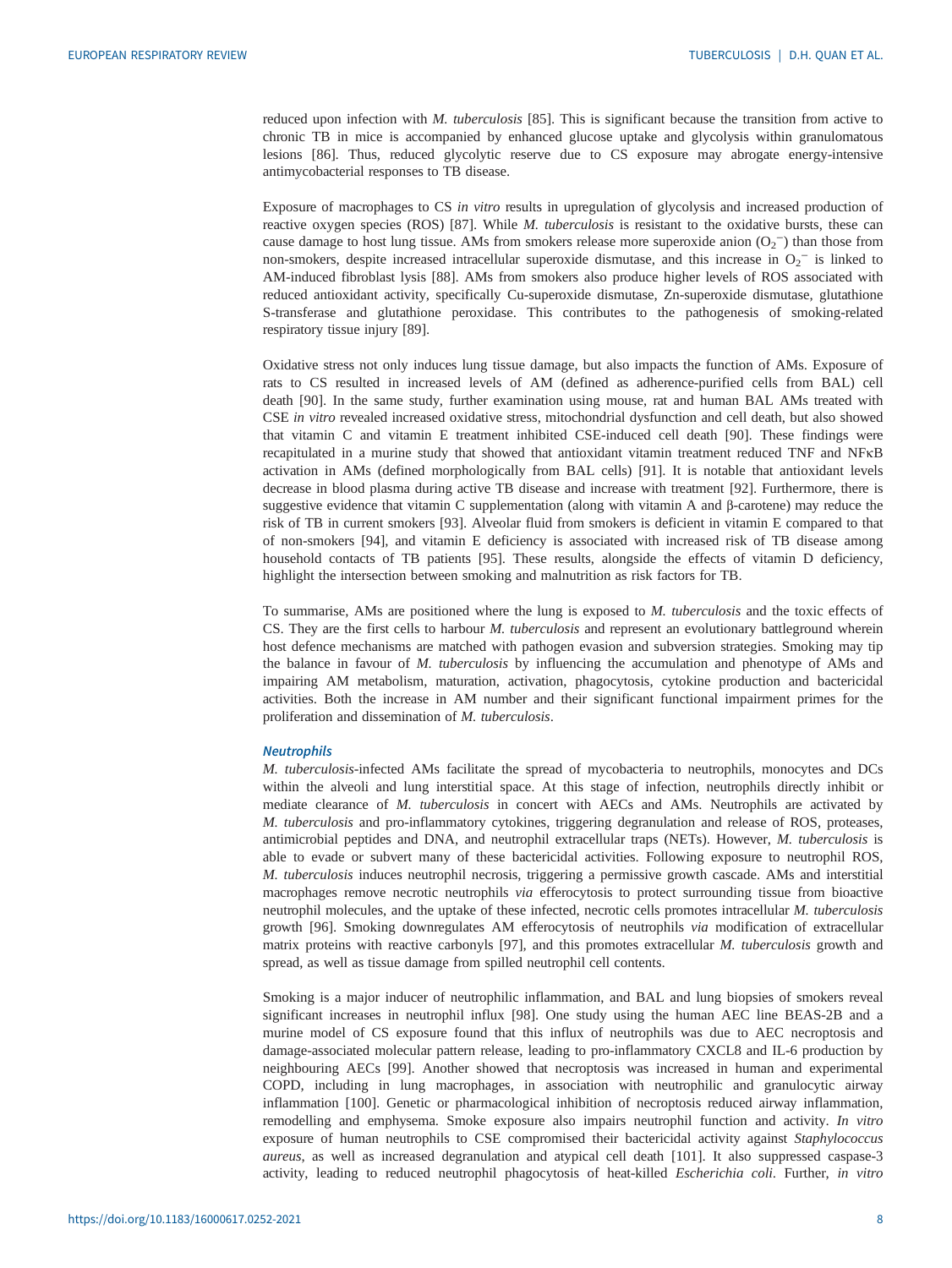exposure of murine neutrophils to total particulate matter from CS reduces neutrophil STAT1 activation, leading to decreased TNF, iNOS and bactericidal activity against E. coli [[102](#page-16-0)].

These effects of smoking on neutrophils impact on their contribution to the control of TB infection. Neutrophils form NETs when incubated with M. tuberculosis in vitro, and both the sputum [\[103\]](#page-16-0) and plasma [\[104\]](#page-16-0) of active TB patients contain NETs. M. tuberculosis-induced NET formation is dependent on phagocytosis and ROS production, and leads to the activation of adjacent macrophages via Hsp72 [\[105\]](#page-16-0). Thus, NET formation is a component of neutrophil-mediated defence against TB infection. CS exposure impairs the translocation of the NADPH oxidase protein p67phox and ROS production in human neutrophils in vitro [[106](#page-16-0)] and inhibits NET release, as well as reduces neutrophil speed, velocity and directionality [[107](#page-16-0)]. Thus, it is likely that CS-induced NET dysfunction undermines neutrophil responses to M. tuberculosis. Moreover, during active TB, neutrophils are the most abundant and highly infected cell population within patient sputum and BAL [[108](#page-16-0)], where they express high levels of programmed cell death 1 ligand 1 (PD-L1) [[109](#page-16-0)] that interacts with programmed cell death 1 (PD-1) on lymphocytes to downregulate their function and cause programmed cell death. There has been one short report on the correlation between smoking and increased neutrophil surface PD-L1 density in HIV patients [\[110\]](#page-16-0), which requires further examination, and may shed light on another means by which combined smoking and TB worsen patient outcomes.

Thus, CS exposure impairs both neutrophil antimycobacterial activities and the efferocytosis of necrotic M. tuberculosis-infected neutrophils, promoting extracellular M. tuberculosis growth and spread. However, few studies have demonstrated the direct impact of CS on neutrophils during TB in vivo, and the interaction between CS-exposed neutrophils and the adaptive immune system also requires more investigation.

# Smoking and adaptive immune responses to TB Dendritic cells

DCs are the intermediaries between the innate and adaptive immune systems, and are responsible for initiating T-cell-mediated responses to infection. DC quantity and quality in lymph nodes determine both the magnitude and type of T-cell response, or T-helper (Th) cell polarisation. In the context of TB, Th1 immunity is required for the control of M. tuberculosis infection, while Th2 immunity downregulates Th1 activities, such as phagocytosis, and favours asthma- and allergy-type inflammation. It is well established that smoking decreases DC numbers, impairs DC maturation and diminishes Ag-specific CD4<sup>+</sup> T-cell proliferation in lung tissues [\[111, 112\]](#page-16-0). M. tuberculosis also manipulates the host DC response in detrimental ways. Activation of M. tuberculosis-specific T-cells is dependent on the migration of infected DCs from the lungs to the mediastinal lymph nodes, but this migration is delayed during TB infection [[113\]](#page-16-0). This delay between infection and T-cell recruitment results in M. tuberculosis establishing a productive infection in the lung and disseminating to other tissues. Uptake of  $M$ . tuberculosis by DCs is mediated by DC-SIGN (CD209) and results in the downregulation of T-cell-activating IL-12 production in favour of immunosuppressive IL-10 production [[114\]](#page-16-0). Nicotine also reduces IL-12 production in DCs [\[115](#page-16-0)]. The lack of IL-12 downregulates CCR7 expression in DCs and, thus, their migration to the lymph nodes [\[116\]](#page-16-0). Additionally, M. tuberculosis-infected DCs have reduced major histocompatibility complex class II (MHCII) antigen presentation  $[117]$  $[117]$  and inefficient  $CD4^+$  T-cell activation, so that only bystander DCs can effectively stimulate M. tuberculosis-specific T-cell responses [[34\]](#page-14-0).

This M. tuberculosis-mediated inhibition of DC function is exacerbated by smoking. CS-exposed mice challenged with M. tuberculosis infection had fewer IL-12-producing and TNF-producing DCs but more IL-10-producing DCs in their lungs compared to control mice. This was linked to reduced influx of IFN-y-producing and TNF-producing CD4<sup>+</sup> and CD8<sup>+</sup> effector and memory T-cells. As a result,  $CS$ -exposed mice were more permissive to  $M$ . tuberculosis, with an increased bacterial load in their lungs and spleens compared to control mice [[118](#page-17-0)]. Thus, M. tuberculosis replicates less effectively within DCs [\[119\]](#page-17-0), but there is impaired DC initiation of T-cell-mediated immunity. Interestingly, smoking also shifts the ratio of CD4<sup>+</sup> to CD8<sup>+</sup> T-cell activation in mice, from 3:1 to 1.5:1 [[120](#page-17-0)]. In vitro examination of murine bone marrow-derived DCs (BMDCs) demonstrated that CSE exposure induces CCL3 and C-X-C motif chemokine ligand 2 (CXCL2) production by DCs and significantly increases DC-induced proliferation of CD8<sup>+</sup> T-cells [\[121\]](#page-17-0). The lower CD4<sup>+</sup>/CD8<sup>+</sup> ratio correlates with a higher TB incidence rate in HIV-positive individuals [[122](#page-17-0)], but the significance of this skewing in HIV-negative TB patients on the risk of TB is uncertain.

Once DCs migrate to the draining lymph nodes, Th cell polarisation is dictated by the cytokines and microenvironment present when naïve  $CD4^+$  T-cells are primed by DCs [\[123\]](#page-17-0), and smoking also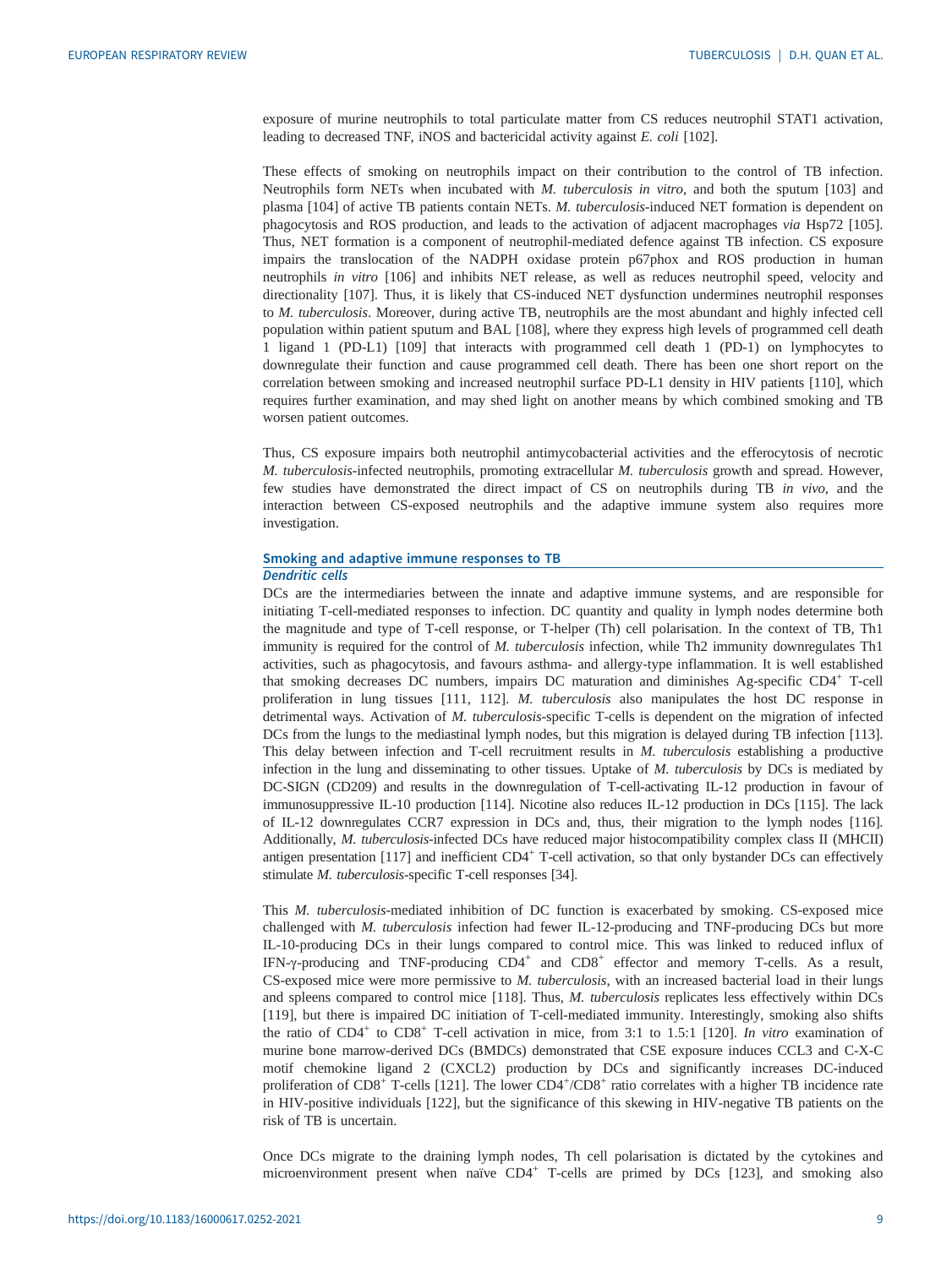influences this process. In vitro exposure of human peripheral blood mononuclear cell (PBMC)-derived DCs to nicotine results in a decrease in Th1 differentiation and expansion [[124](#page-17-0)], which is detrimental for host control of TB infection. Smoking also skews T-cell differentiation towards Th17 responses and IL-17A production [[125](#page-17-0)]. This is intriguing because IL-17A is a potent neutrophil chemokine and is protective against M. tuberculosis infection [[126](#page-17-0)] but IL-17A overproduction is also strongly associated with lung pathology and the development of COPD [[127](#page-17-0)]. CS-exposed mice exhibit significant increases in Th17 cells, IL-17A production and IL-27 production in the lungs. Further, in vitro co-culture experiments revealed that BMDCs from CS-exposed mice enhanced the Th17 differentiation of CD4<sup>+</sup> T-cells, and this was dependent on CD40 expression that was upregulated in BMDCs from CS-exposed mice [[128](#page-17-0)]. Thus, long-term smoking and the resultant increase in IL-17A may result in damaging neutrophilia, which enhances lung pathology.

In summary, CS exposure decreases Th1 and increases Th2 cytokine secretion in DCs, limiting Th1 T-cell expansion and enhancing host susceptibility to *M. tuberculosis*. CS exposure of DCs also results in greater Th17 differentiation, which may underpin increased inflammation and lung damage. Direct evidence of the impact of CS on DCs in the context of TB is lacking, and additional investigations such as adoptive transfer studies can help to elucidate this.

#### T-cells

The critical role that T-cells play in the control of M. tuberculosis infection has been clearly demonstrated in non-human primate studies  $[129]$  $[129]$  $[129]$  and in HIV patients where the loss of  $CD4^+$  T-cells correlates with dramatically increased susceptibility to TB. Several different T-cell populations participate in the immune response to TB. CD4<sup>+</sup> T-cells recognise MHCII-presented antigens and largely undergo Th1 polarisation, producing IFN- $\gamma$  and TNF to activate other immune cells. Th1 CD4<sup>+</sup> T-cells are essential for M1 macrophage activation, while Th17 CD4<sup>+</sup> T-cells recruit neutrophils for early granuloma formation and M. tuberculosis control. CD8<sup>+</sup> T-cells recognise MHCI-presented antigens, secreting perforins and granulysin to directly kill M. tuberculosis-infected cells.

CS exposure has several detrimental impacts on T-cell function and proliferation, and induces T-cell apoptosis [\[130\]](#page-17-0). Passive smoking correlates with increased prevalence of naïve T-cells in the blood of adolescents [\[131\]](#page-17-0), and CD4<sup>+</sup> T-cell numbers are lower in the blood and BALF of smokers than non-smokers [\[132\]](#page-17-0). Nicotine exposure alone in rats impairs antigen-mediated signalling in splenic T-cells, as evidenced by T-cell anergy, decreased T-cell receptor-induced  $Ca<sup>2+</sup>$  elevation and decreased T-cell proliferation [\[133, 134\]](#page-17-0). These results have also been recapitulated in rats and mice exposed to CS [\[135\]](#page-17-0). In the case of CD4<sup>+</sup> T-cells, smoking decreases IFN-γ, IL-2 and TNF production in the lungs [\[136, 137\]](#page-17-0). This effect is linked to the CS-induced downregulation of CD28 and upregulation of cytotoxic T-lymphocyte associated protein 4 (CTLA-4) expression in  $CD4<sup>+</sup>$  T-cells in mice [[138](#page-17-0)]. The negative effects of CS on T-cell function may affect the control of TB infection but, to date, few studies have examined this combination in vivo. One such study demonstrated that CS exposure followed by M. tuberculosis infection in mice decreased IFN-γ production by lung T-cells ex vivo, which was associated with an increased bacterial burden in the lungs [[139](#page-17-0)].

This CS-induced dampening of Th1 responses to M. tuberculosis can be linked to IL-12, IL-4 and IL-13. In addition to supporting Th1 differentiation of  $CD4^+$  T-cells during DC stimulation, IL-12 is required for the maintenance of Th1 effector CD4<sup>+</sup> T-cells during TB infection [\[140\]](#page-17-0). However, the BALF of current smokers contains significantly less IL-12 than that of controls [[141](#page-17-0)]. A combined in vitro study of CSE-treated human monocyte-derived DCs and in vivo study of lung DCs from CS-exposed mice also observed impairment of DC IL-12 production [[142](#page-17-0)]. This effect may also be systemic, because human PBMCs treated with CS-conditioned medium produce significantly less IL-12 upon stimulation than control cells [[143](#page-17-0)]. Conversely, the Th2-associated cytokines IL-4 and IL-13 actively suppress Th1 functions, and these are upregulated in response to CS. Plasma IL-4 is elevated following exposure to passive smoking [[144\]](#page-17-0), and PBMCs from smokers produce more IL-4 upon stimulation, correlating with the number of cigarettes smoked per day [[145](#page-17-0)]. A comparison of lung tissue sections found significantly increased IL-4 and IL-13 expression in the central airways of smokers compared to non-smokers, and this is further increased in smokers with chronic bronchitis [\[146\]](#page-18-0). Lung sections from CS-exposed rats revealed similar results, with increased IL-13 expression correlating with increased smooth airway actin and collagen content [\[147\]](#page-18-0). In M. tuberculosis infection, increased Th2 responses, such as IL-4 and IL-13, subvert bacterial containment and control, and result in increased lung damage [[148](#page-18-0)]. One study found increased IL-4<sup>+</sup>CD4<sup>+</sup> and reduced IFN-γ<sup>+</sup>CD4<sup>+</sup> T-cells in the lungs of CS-exposed mice infected with BCG compared to control mice, and this was associated with increased bacterial burden in the lungs and spleens [\[149\]](#page-18-0).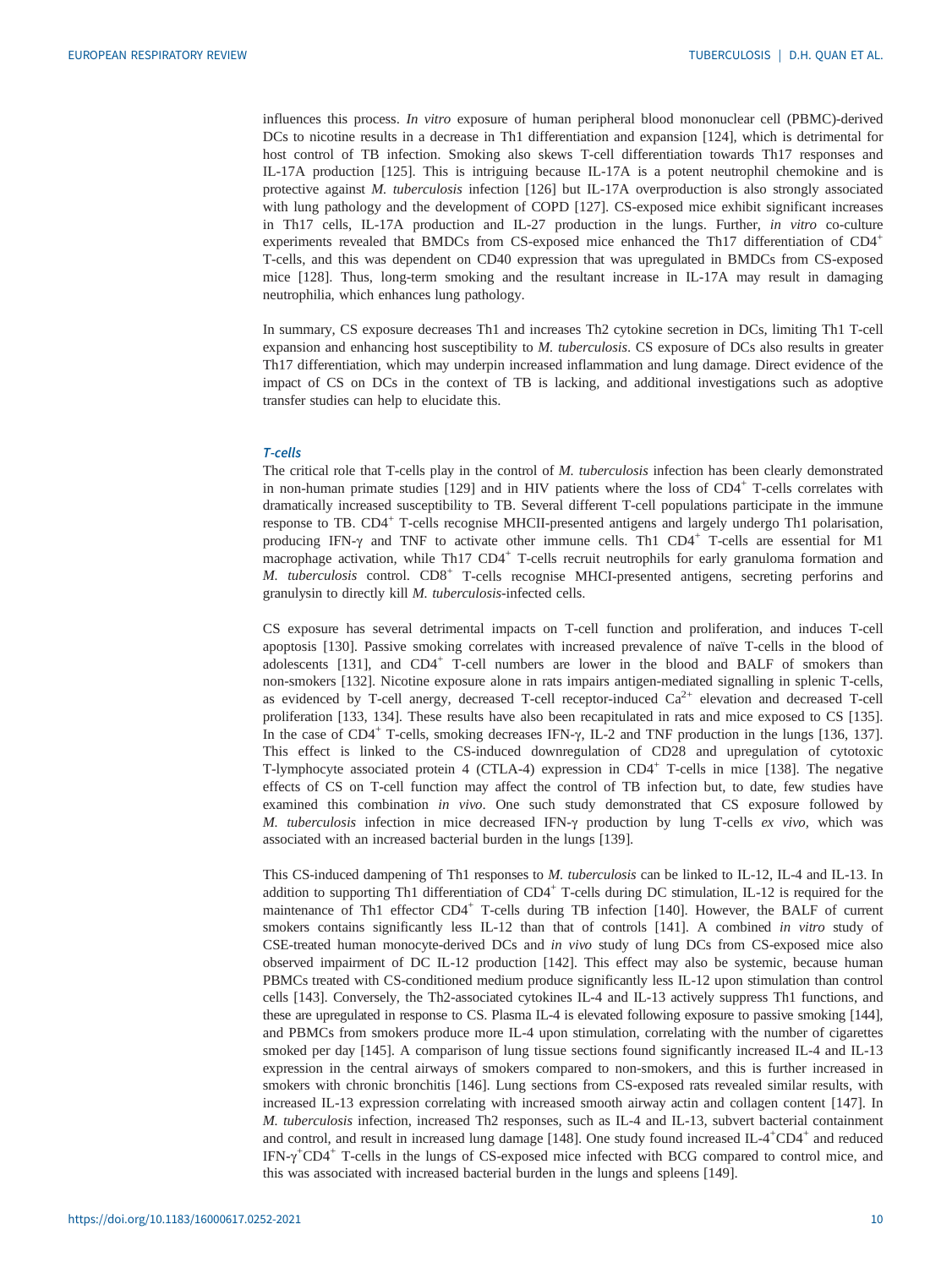<span id="page-10-0"></span>Smoking also enhances regulatory T-cell (Treg) activation. M. tuberculosis-specific FoxP3<sup>+</sup> Tregs proliferate and accumulate early at sites of infection [\[150](#page-18-0)]. These cells are unable to restrict the growth of M. tuberculosis and in fact attenuate pulmonary immune responses to infection by suppressing T-cell proliferation and DC maturation. There are increased FoxP3<sup>+</sup> Tregs in the large airways of smokers, which correlates with smoking pack-years, but reduced  $FoxP3<sup>+</sup>$  Tregs in the smaller airways, which negatively correlates with airflow obstruction [\[151\]](#page-18-0). In addition, M. tuberculosis-infected AMs from both smokers and non-smokers induce increased FoxP3<sup>+</sup> expression on naïve T-cells, but AMs are much more abundant in smokers and drive this regulatory phenotype in a dose-dependent manner  $[67]$  $[67]$ . Fox $P3^+$  Tregs correlate with MDR-TB and increased IL-10 production, but decline during successful TB treatment [\[152\]](#page-18-0). Moreover, increased Tregs in guinea pigs leads to increased  $M$ . tuberculosis burden [[153](#page-18-0)], and co-culture of Tregs with T-effector cells and M. tuberculosis-infected AMs significantly increases bacterial survival [[154\]](#page-18-0). Therefore, the smoking-induced increase in Tregs could compromise host control of TB, although direct evidence is needed to support this.

CS-induced T-cell exhaustion may also influence the control of TB infection. There are significantly more circulating PD-1 $^+$  T-cells associated with T-cell exhaustion in smoking COPD patients than in healthy controls, and Tregs from these PBMCs express more CTLA-4 and suppress antigen-specific T-cell proliferation to a greater degree than those from healthy controls [[155](#page-18-0)]. Expression of the immune exhaustion markers PD-1, T-cell immunoglobulin domain and mucin domain 3 (Tim3) and CTLA-4 is significantly higher in  $CD4^+$  and  $CD8^+$  T-cells of smoking compared to non-smoking HIV-infected subjects, and antigen-specific T-cell cytokine responses are significantly decreased in smoking HIV-infected subjects [\[156\]](#page-18-0). Nevertheless, PD-1<sup>+</sup> T-cells are not exhausted or anergic in TB infection, and in fact proliferate extensively to maintain a productive, effector T-cell response to M. tuberculosis [[157](#page-18-0)]. In fact, anti-PD-1-treated macaques succumb to TB quickly [[158](#page-18-0)], and anti-PD-1 immunotherapy in humans can lead to reactivation and exacerbation of TB [[159](#page-18-0)]. Therefore, the specific effects of CS-induced PD-1 upregulation on M. tuberculosis infection are yet to be defined.

| <b>TABLE 2</b> Comparison of combined CS exposure and <i>M. tuberculosis</i> infection experiments in vivo                                                                           |                                                                                                                                                                                                                                                     |                                                                                                                                                                                                                                                                                                                                                                                                          |           |  |  |  |
|--------------------------------------------------------------------------------------------------------------------------------------------------------------------------------------|-----------------------------------------------------------------------------------------------------------------------------------------------------------------------------------------------------------------------------------------------------|----------------------------------------------------------------------------------------------------------------------------------------------------------------------------------------------------------------------------------------------------------------------------------------------------------------------------------------------------------------------------------------------------------|-----------|--|--|--|
| CS exposure                                                                                                                                                                          | <b>TB</b> infection                                                                                                                                                                                                                                 | Key findings                                                                                                                                                                                                                                                                                                                                                                                             | Reference |  |  |  |
| Female C57BL/6<br>Whole body exposure<br>Teague Enterprises, Davis, CA,<br><b>USA</b><br>1× 1R4F cigarette<br>2 h exposure twice per day<br>5 days per week for 6 weeks              | 10-25 CFU Mtb Erdman<br>via aerosol<br>No CS exposure<br>post-infection<br>Harvest 28 days<br>post-infection                                                                                                                                        | CS exposure results in:<br>$\downarrow$ frequency of IFN- $\gamma^*$ T-cells in lungs and spleens<br>L c-Jun, ATF2 and CREB expression in lungs<br>↑ Mtb burden in lungs<br>↓ Mtb antigen-specific T-cell responses post-vaccination                                                                                                                                                                     | $[139]$   |  |  |  |
| Female C57BL/6 mice<br>Whole body exposure<br>Teague Enterprises, Davis, CA,<br><b>USA</b><br>170-180× 3R4F cigarettes<br>5 h exposure twice per day<br>5 days per week for 14 weeks | 10-25 CFU Mtb Erdman<br>via aerosol<br>No CS exposure<br>post-infection<br>Harvest 1, 7, 14 and 30 days<br>post-infection                                                                                                                           | CS exposure results in:<br>↓ number of lung macrophages and DCs producing TNF and IL-12<br>↑ number of lung macrophages and DCs producing IL-10<br>$\downarrow$ number of CD4 <sup>+</sup> T-cells producing IFN- $\gamma$ and TNF in lungs<br>and spleens<br>↑ Mtb burden in lungs and spleen from day 14 post-infection<br>↑ Mtb lung lesion area in lungs                                             | $[118]$   |  |  |  |
| Female C57BL/6 mice<br>Whole body exposure<br>SIU-48, Promech Lab AB,<br>Vintrie, Sweden<br>12× 2R4F cigarettes<br>50 min exposure twice per day<br>5 days per week for 6 weeks      | $104$ CFU Mtb H37Rv<br>intranasally<br>No CS exposure<br>post-infection<br>Harvest 28 and 42 days<br>post-infection<br><b>OR</b><br>$0.5 \times 10^6$ CFU BCG<br>intratracheally<br>CS exposure post-infection<br>Harvest 28 days<br>post-infection | CS exposure results in:<br>$\downarrow$ number of CD4 <sup>+</sup> IFN- $\gamma$ <sup>+</sup> T-cells in lungs<br>↑ frequency of CD4 <sup>+</sup> IL-4 <sup>+</sup> T-cells in lungs<br><b>J. RANTES concentration in BALF</b><br>↓ TNF, IL-12, IFN- $\gamma$ and NO production by lung mononuclear cells<br>↑ Mtb burden in lungs and spleens<br>↓ Mtb granuloma size, number and cellular infiltration | $[149]$   |  |  |  |

# TABLE 2 Comparison of combined CS exposure and M. tuberculosis infection experiments in vivo

CS: cigarette smoke; TB: tuberculosis; CFU: colony-forming units; IFN: interferon; ATF2: activating transcription factor 2; CREB: cAMP response element-binding protein; Mtb: Mycobacterium tuberculosis; DC: dendritic cells; TNF: tumour necrosis factor; IL interleukin; CD: cluster of differentiation; BCG: bacille Calmette–Guérin; BALF: bronchoalveolar lavage fluid; NO: nitric oxide.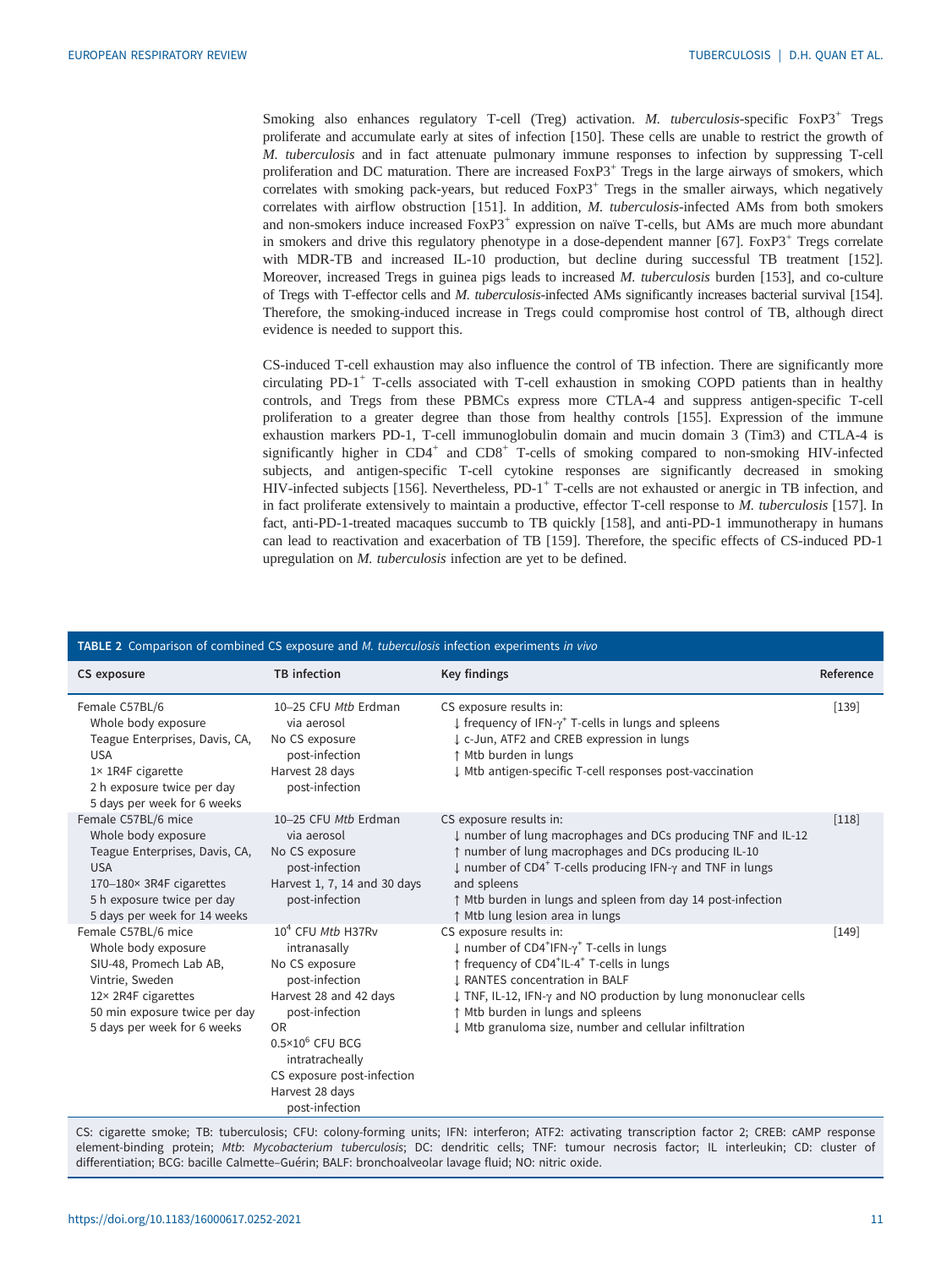<span id="page-11-0"></span>With these multifaceted impacts on adaptive immunity during TB infection, the question of how smoking impacts vaccination against TB is a pressing one. Only one study has attempted to address this gap in knowledge. CS-exposed mice were administered a DNA vaccine expressing culture filtrate protein 10 (CFP10) and lysosomal integral membrane protein II, and this resulted in significantly fewer CFP10-responsive IFN- $\gamma^+$  lung cells than in control mice [[139](#page-17-0)], but the impact of smoking on vaccine-induced protection was not reported. There is an urgent need to update or augment the current BCG vaccine to induce longer-term protection against TB, which wanes during adolescence after infant immunisation. Considering the intersection of global TB burden and smoking incidence, it will be important to investigate the impacts of CS on vaccine-induced immunity against TB.

In summary, CS results in impairment of T-cell proliferation and signalling, and specific dampening of Th1 in favour of Th2 and Th17 responses, with implications for the effect of concurrent smoking on TB. Nevertheless, few studies have examined this interaction in vivo, and more studies are required to determine the connections between TB and CS-induced T-cell polarisation, exhaustion and regulation.

#### Future directions

Although TB models are well established and characterised, models of CS exposure in vivo are labour intensive and time-consuming, and lack standardisation regarding type of cigarette, dose of total suspended particles or total particulate matter, period of exposure and delivery system [[160](#page-18-0)]. Perhaps as a result, in vivo studies directly examining combined CS exposure and TB are limited, with only three mouse studies published to date ([table 2](#page-10-0)).



FIGURE 3 The effects of cigarette smoke (CS) exposure on innate and adaptive immunity that may influence the control of Mycobacterium tuberculosis (Mtb) infection. IFN: interferon; NO: nitric oxide; Sp: surfactant protein; AM: alveolar macrophage; TNF: tumour necrosis factor; CD: cluster of differentiation; Th: T-helper cell; Ag: antigen; Treg: regulatory T-cell; IL: interleukin; MHC: major histocompatibility complex; CCL: C-C motif chemokine ligand; CXCL: C-X-C motif chemokine ligand; iNOS: inducible nitric oxide synthase; NET: neutrophil extracellular traps.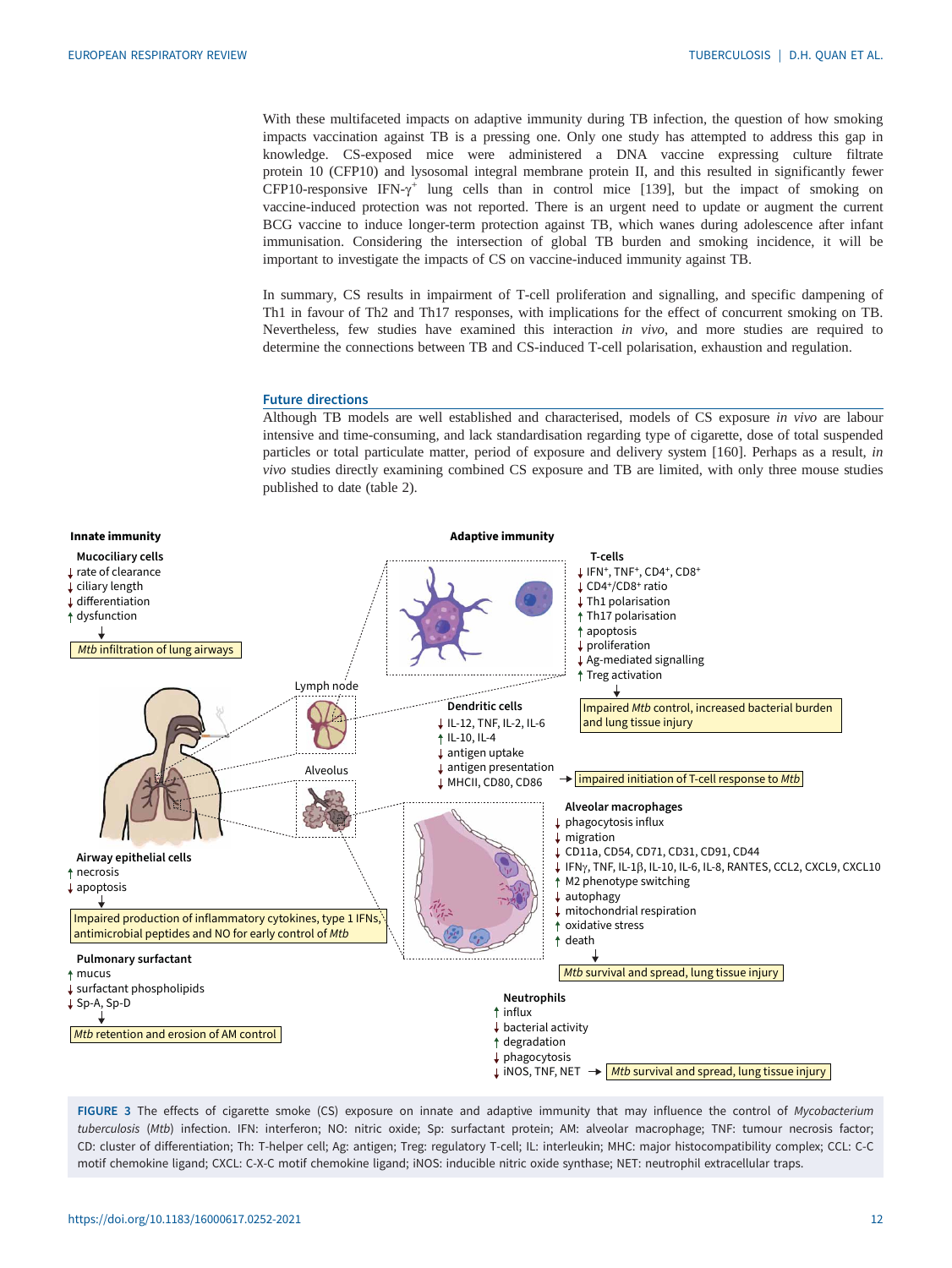<span id="page-12-0"></span>The major limitation of these studies is the lack of specialised smoking equipment housed within BSL3 facilities, and thus the inability to continue CS exposure post-TB infection. Additionally, no in vivo study has examined the impact of CS on TB treatment, the reactivation of LTBI or the protective efficacy of vaccination against TB. It is evident that further in vivo research is required, particularly multi-omics studies, to better and more holistically resolve the molecular mechanisms underpinning CS-induced susceptibility to TB disease, and the poorer outcomes experienced by smoking TB patients. Transcriptomic, proteomic and metabolomic analysis of CS-exposed, TB-infected animals will provide a much broader understanding of the widespread biological changes in response to both.

Beyond CS, many other sources of environmental damage, such as air pollutants and biomass smoke from burning fuel, have comparable impacts on TB [\[9\]](#page-13-0). The emergence of e-cigarettes and vaping is another facet of the interaction between smoking and TB [\[161\]](#page-18-0) that requires further monitoring and investigation.

# Concluding remarks

The significance of smoking cannot be overlooked when aiming to reduce the incidence and spread of TB. CS exposure is common in areas of high prevalence of TB. CS has complex and manifold impacts on every component of the pulmonary immune response to TB infection, but direct investigation of this interaction is severely limited regarding the adaptive immune response [\(figure 3](#page-11-0)). Although the reason that smoking so greatly exacerbates an individual's susceptibility to TB infection, disease, disease severity and treatment failure is outlined in broad strokes, further research is needed to elucidate the many gaps in knowledge regarding specific immunological mechanisms, which would lead to improved treatments.

Provenance: Submitted article, peer reviewed.

Conflict of Interest: D.H. Quan reports grants from NHMRC Centre of Research Excellence in Tuberculosis Control (TB-CRE) Seed Funding "How does cigarette smoking impact the progression of TB disease and efficacy of TB vaccination?" (2019), and travel support from Centenary Institute Travel Award 2018, outside the submitted work. A.J. Kwong has nothing to disclose. P.M. Hansbro reports NHMRC APP1175134 Investigator Grant "Developing new preventions and treatments for chronic respiratory diseases" (2020–2024), for the present manuscript; and NHMRC APP1179092 Project grant "Development of a novel effective therapy for asthma and COPD" (2020–2022), NHMRC APP1156589 Project grant "Developing new treatments for COPD", MRC-UK Project grant "New treatments for COPD" (2018–2021), NHMRC APP1137995 Project grant "Elucidating the role and potential for therapeutic targeting of TLR7 in emphysema and COPD" (2018–2022), NHMRC APP1138004 Project grant "Defining the roles and targeting interferon-epsilon as a new therapy for influenza in asthma and COPD" (2018–2022), outside the submitted work. W.J. Britton reports grants from Australian National Health & Medical Research Council Centre of Research Excellence on TB Control 2018–2023 (APP1153493), for the present manuscript; grants from Australian Medical Research Future Fund (MRFF) MRF2007221 "A single dose, globally accessible vaccine to combat emerging SARS-CoV-2 variants" (2021–2023), MRFF RRDHI000011 "Integrating remote monitoring technology into digital healthcare" (2020–2021), MRFF APP1200755 "Pathway to the elimination of antibiotic-resistant and latent tuberculosis in the Pacific: the PEARL study" (2020–2024), Perpetual Trustees IPAP2019/1369 "Visualizing how the immune system controls infection and inflammation", The Philip Bushell Foundation "New vaccines and biomarkers for the control of Tuberculosis" (2019–2023), Perpetual Trustees IPAP2019/1369 "Visualizing how the immune system controls infection and inflammation", Australian Respiratory Council "Protecting the lungs against tuberculosis by pulmonary delivery of a novel TB vaccine" (2019); support for travel from BM Gates Foundation Collaboration for TB Vaccine Development Annual Scientific Symposium, Seattle, June 2019; patents filed for institution and investigators on Triccas JA, Pinto-Nadanachandran R, Britton WJ in June 2014 "Prevention and treatment of mycobacterium infection", filed in EU (12859440.5), US (14/367854), AU (2012357637), China (CN 104271744A) and India (5865/DELNP/2014); and unpaid leadership role on Board of Trustees of The Leprosy Mission International (based in London), 2017 to present; outside the submitted work.

Support statement: We acknowledge support from the National Health and Medical Research Council Centre of Research Excellence in TB Control (APP1153493) to W.J. Britton and Investigator grant (APP1175134) to P.M. Hansbro. Funding information for this article has been deposited with the [Crossref Funder Registry.](https://www.crossref.org/services/funder-registry/)

#### **References**

- 1 World Health Organization. Global Tuberculosis Report 2020. Geneva, World Health Organization, 2021.
- 2 Burki TK. The global cost of tuberculosis. Lancet Respir Med 2018; 6: 13.
- 3 Global Health Observatory. Estimates of Current Tobacco Use, Tobacco Smoking and Cigarette Smoking (Age-standardized). Geneva, World Health Organization, 2018.
- 4 Lowe CR. An association between smoking and respiratory tuberculosis. Br Med J 1956; 2: 1081-1086.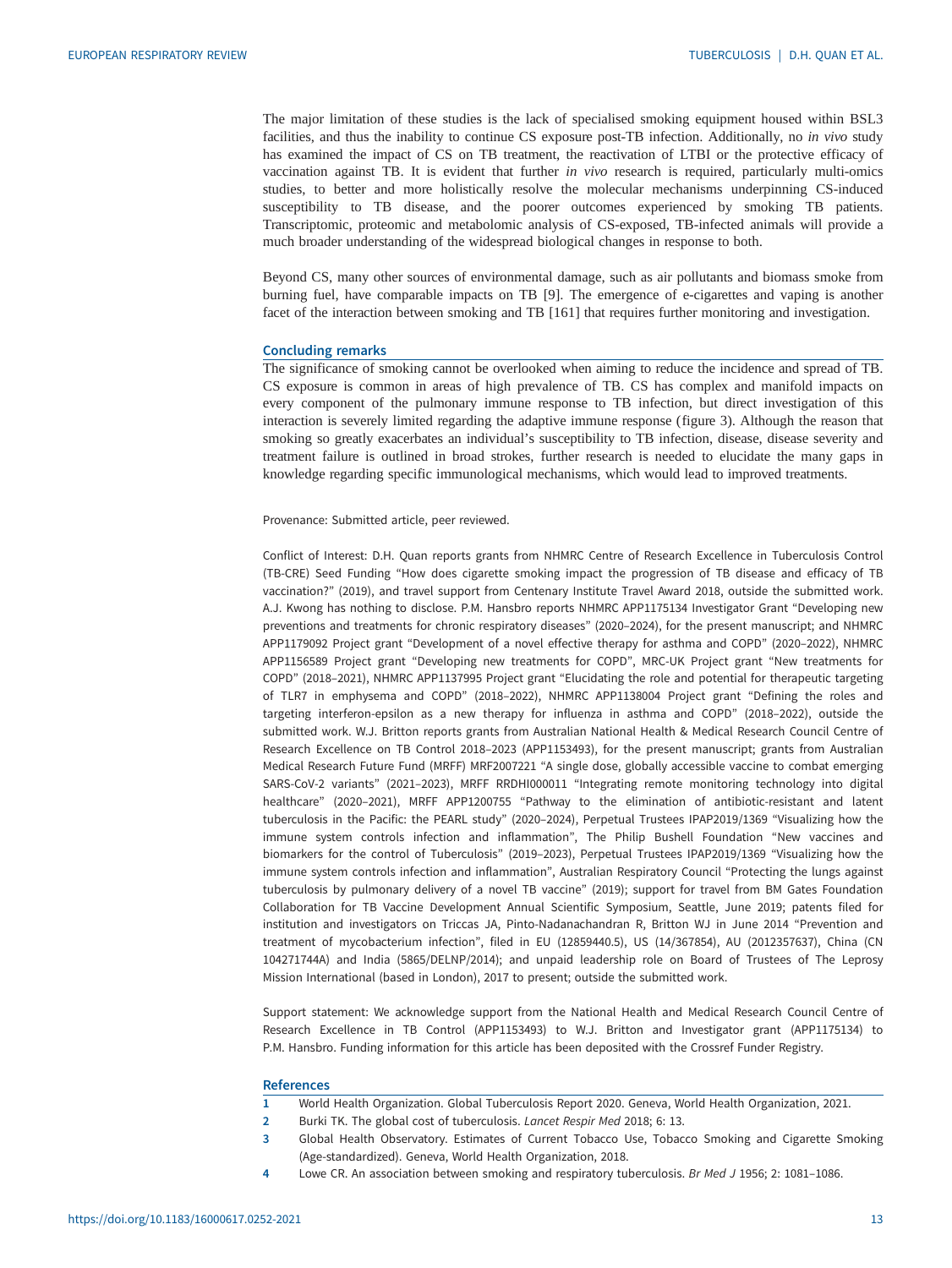- <span id="page-13-0"></span>5 Rimington J. Chronic bronchitis, smoking and social class. A study among working people in the towns of Mid and East Cheshire. Br J Dis Chest 1969; 63: 193–205.
- 6 Gajalakshmi V, Peto R, Kanaka TS, et al. Smoking and mortality from tuberculosis and other diseases in India: retrospective study of 43000 adult male deaths and 35000 controls. Lancet 2003; 362: 507–515.
- 7 Leung CC, Li T, Lam TH, et al. Smoking and tuberculosis among the elderly in Hong Kong. Am J Respir Crit Care Med 2004; 170: 1027–1033.
- 8 Lin HH, Ezzati M, Murray M. Tobacco smoke, indoor air pollution and tuberculosis: a systematic review and meta-analysis. PLoS Med 2007; 4: e20.
- 9 Slama K, Chiang CY, Enarson DA, et al. Tobacco and tuberculosis: a qualitative systematic review and meta-analysis. Int J Tuberc Lung Dis 2007; 11: 1049–1061.
- 10 Wagnew F, Eshetie S, Alebel A, et al. Meta-analysis of the prevalence of tuberculosis in diabetic patients and its association with cigarette smoking in African and Asian countries. BMC Res Notes 2018; 11: 298.
- 11 Bates MN, Khalakdina A, Pai M, et al. Risk of tuberculosis from exposure to tobacco smoke: a systematic review and meta-analysis. Arch Intern Med 2007; 167: 335–342.
- 12 Burusie A, Enquesilassie F, Addissie A, et al. Effect of smoking on tuberculosis treatment outcomes: a systematic review and meta-analysis. PLoS One 2020; 15: e0239333.
- 13 Samuels JP, Sood A, Campbell JR, et al. Comorbidities and treatment outcomes in multidrug resistant tuberculosis: a systematic review and meta-analysis. Sci Rep 2018; 8: 4980.
- 14 Chaves Torres NM, Quijano Rodriguez JJ, Porras Andrade PS, et al. Factors predictive of the success of tuberculosis treatment: a systematic review with meta-analysis. PLoS One 2019; 14: e0226507.
- 15 Patra J, Bhatia M, Suraweera W, et al. Exposure to second-hand smoke and the risk of tuberculosis in children and adults: a systematic review and meta-analysis of 18 observational studies. PLoS Med 2015; 12: e1001835.
- 16 Obore N, Kawuki J, Guan J, et al. Association between indoor air pollution, tobacco smoke and tuberculosis: an updated systematic review and meta-analysis. Public Health 2020; 187: 24–35.
- 17 Amere GA, Nayak P, Salindri AD, et al. Contribution of smoking to tuberculosis incidence and mortality in high-tuberculosis-burden countries. Am J Epidemiol 2018; 187: 1846–1855.
- 18 Wen CP, Chan TC, Chan HT, et al. The reduction of tuberculosis risks by smoking cessation. BMC Infect Dis 2010; 10: 156.
- 19 Zhang H, Xin H, Li X, et al. A dose-response relationship of smoking with tuberculosis infection: a cross-sectional study among 21008 rural residents in China. PLoS One 2017; 12: e0175183.
- 20 Eastment MC, McClintock AH, McKinney CM, et al. Factors that influence treatment completion for latent tuberculosis infection. J Am Board Fam Med 2017; 30: 520–527.
- 21 Altet N, Latorre I, Jimenez-Fuentes MA, et al. Assessment of the influence of direct tobacco smoke on infection and active TB management. PLoS One 2017; 12: e0182998.
- 22 Adegbite BR, Edoa JR, Achimi Agbo P, et al. Epidemiological, mycobacteriological, and clinical characteristics of smoking pulmonary tuberculosis patients, in Lambarene, Gabon: a cross-sectional study. Am J Trop Med Hyg 2020; 103: 2501–2505.
- 23 Leung CC, Yew WW, Chan CK, et al. Smoking adversely affects treatment response, outcome and relapse in tuberculosis. Eur Respir J 2015; 45: 738–745.
- 24 Visser ME, Stead MC, Walzl G, et al. Baseline predictors of sputum culture conversion in pulmonary tuberculosis: importance of cavities, smoking, time to detection and W-Beijing genotype. PLoS One 2012; 7: e29588.
- 25 Altet-Gomez MN, Alcaide J, Godoy P, et al. Clinical and epidemiological aspects of smoking and tuberculosis: a study of 13,038 cases. Int J Tuberc Lung Dis 2005; 9: 430–436.
- 26 Yen YF, Yen MY, Lin YS, et al. Smoking increases risk of recurrence after successful anti-tuberculosis treatment: a population-based study. Int J Tuberc Lung Dis 2014; 18: 492–498.
- 27 Wang MG, Huang WW, Wang Y, et al. Association between tobacco smoking and drug-resistant tuberculosis. Infect Drug Resist 2018; 11: 873–887.
- 28 Tilley AE, Walters MS, Shaykhiev R, et al. Cilia dysfunction in lung disease. Annu Rev Physiol 2015; 77: 379–406.
- 29 Rogers GB, Carroll MP, Zain NM, et al. Complexity, temporal stability, and clinical correlates of airway bacterial community composition in primary ciliary dyskinesia. J Clin Microbiol 2013; 51: 4029–4035.
- 30 Leemans JC, Thepen T, Weijer S, et al. Macrophages play a dual role during pulmonary tuberculosis in mice. J Infect Dis 2005; 191: 65–74.
- 31 Huang L, Nazarova EV, Tan S, et al. Growth of Mycobacterium tuberculosis in vivo segregates with host macrophage metabolism and ontogeny. J Exp Med 2018; 215: 1135–1152.
- 32 Khan A, Singh VK, Hunter RL, et al. Macrophage heterogeneity and plasticity in tuberculosis. J Leukoc Biol 2019; 106: 275–282.
- 33 Pisu D, Huang L, Narang V, et al. Single cell analysis of M. tuberculosis phenotype and macrophage lineages in the infected lung. J Exp Med 2021; 218: e20210615.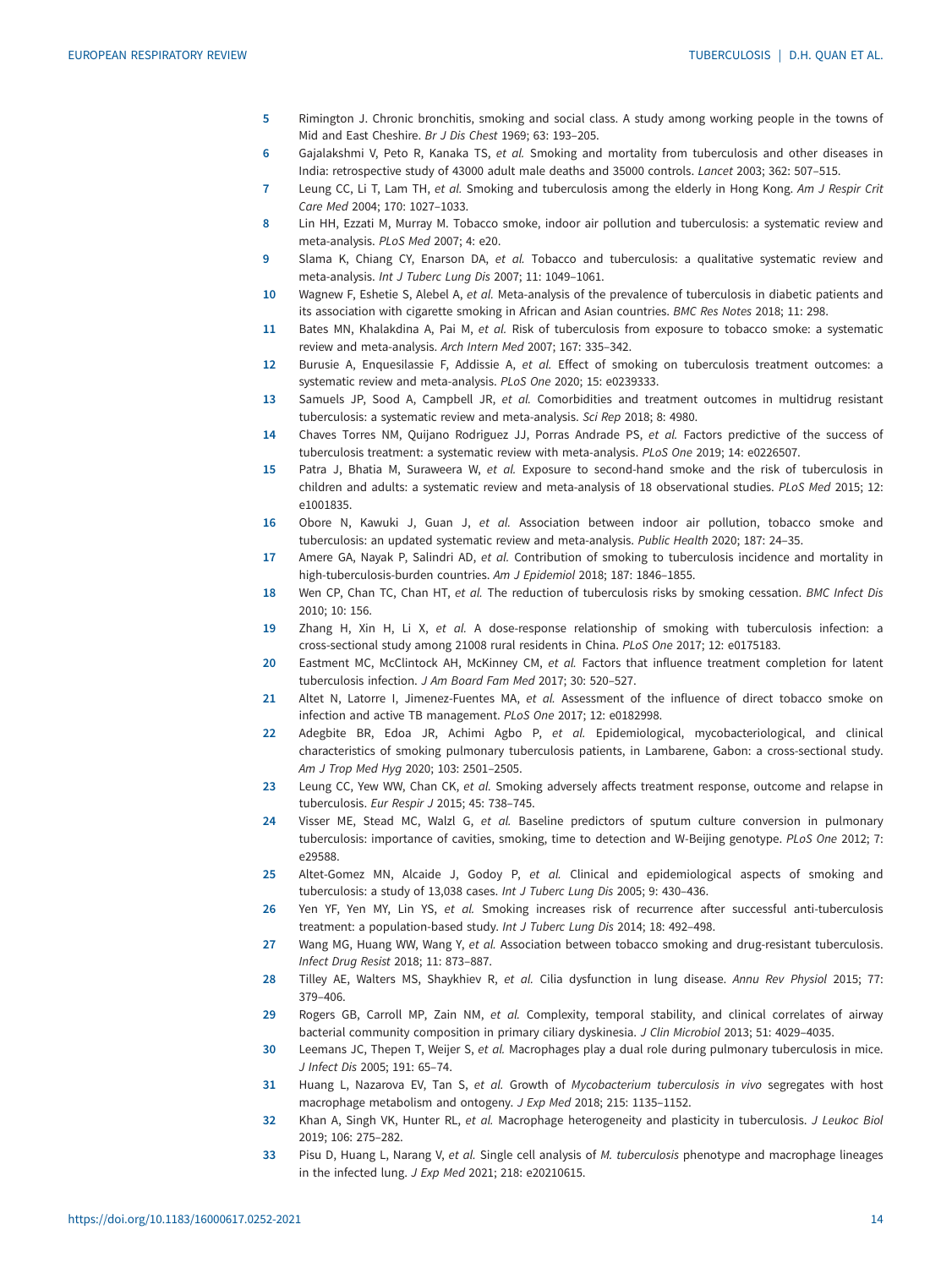- <span id="page-14-0"></span>34 Wolf AJ, Linas B, Trevejo-Nunez GJ, et al. Mycobacterium tuberculosis infects dendritic cells with high frequency and impairs their function in vivo. J Immunol 2007; 179: 2509–2519.
- 35 Cambier CJ, O'Leary SM, O'Sullivan MP, et al. Phenolic glycolipid facilitates mycobacterial escape from microbicidal tissue-resident macrophages. Immunity 2017; 47: 552–565.
- 36 Wallace WA, Gillooly M, Lamb D. Intra-alveolar macrophage numbers in current smokers and non-smokers: a morphometric study of tissue sections. Thorax 1992; 47: 437–440.
- 37 Cass SP, Mekhael O, Thayaparan D, et al. Increased monocyte-derived CD11b(+) macrophage subpopulations following cigarette smoke exposure are associated with impaired bleomycin-induced tissue remodelling. Front Immunol 2021; 12: 740330.
- 38 Traves SL, Culpitt SV, Russell RE, et al. Increased levels of the chemokines GRO $\alpha$  and MCP-1 in sputum samples from patients with COPD. Thorax 2002; 57: 590–595.
- 39 Capelli A, Di Stefano A, Gnemmi I, et al. Increased MCP-1 and MIP-1β in bronchoalveolar lavage fluid of chronic bronchitics. Eur Respir J 1999; 14: 160–165.
- 40 Hodge S, Hodge G, Ahern J, et al. Smoking alters alveolar macrophage recognition and phagocytic ability: implications in chronic obstructive pulmonary disease. Am J Respir Cell Mol Biol 2007; 37: 748–755.
- 41 Beckett EL, Stevens RL, Jarnicki AG, et al. A new short-term mouse model of chronic obstructive pulmonary disease identifies a role for mast cell tryptase in pathogenesis. J Allergy Clin Immunol 2013; 131: 752–762.
- 42 Dua K, Malyla V, Singhvi G, et al. Increasing complexity and interactions of oxidative stress in chronic respiratory diseases: an emerging need for novel drug delivery systems. Chem Biol Interact 2019; 299: 168–178.
- 43 Kirkham PA, Spooner G, Ffoulkes-Jones C, et al. Cigarette smoke triggers macrophage adhesion and activation: role of lipid peroxidation products and scavenger receptor. Free Radic Biol Med 2003; 35: 697–710.
- 44 Roth MD, Arora A, Barsky SH, et al. Airway inflammation in young marijuana and tobacco smokers. Am J Respir Crit Care Med 1998; 157: 928–937.
- 45 Eltom S, Stevenson CS, Rastrick J, et al. P2X7 receptor and caspase 1 activation are central to airway inflammation observed after exposure to tobacco smoke. PLoS One 2011; 6: e24097.
- 46 Kang MJ, Homer RJ, Gallo A, et al. IL-18 is induced and IL-18 receptor  $\alpha$  plays a critical role in the pathogenesis of cigarette smoke-induced pulmonary emphysema and inflammation. J Immunol 2007; 178: 1948–1959.
- 47 Cicko S, Lucattelli M, Muller T, et al. Purinergic receptor inhibition prevents the development of smoke-induced lung injury and emphysema. J Immunol 2010; 185: 688–697.
- 48 Cohen SB, Gern BH, Delahaye JL, et al. Alveolar macrophages provide an early Mycobacterium tuberculosis niche and initiate dissemination. Cell Host Microbe 2018; 24: 439–446.
- 49 Harris JO, Swenson EW, Johnson JE 3rd. Human alveolar macrophages: comparison of phagocytic ability, glucose utilization, and ultrastructure in smokers and nonsmokers. J Clin Invest 1970; 49: 2086–2096.
- 50 Berg RD, Levitte S, O'Sullivan MP, et al. Lysosomal disorders drive susceptibility to tuberculosis by compromising macrophage migration. Cell 2016; 165: 139–152.
- 51 Skold CM, Lundahl J, Hallden G, et al. Chronic smoke exposure alters the phenotype pattern and the metabolic response in human alveolar macrophages. Clin Exp Immunol 1996; 106: 108–113.
- 52 Aryanpur M, Mortaz E, Masjedi MR, et al. Reduced phagocytic capacity of blood monocyte/macrophages in tuberculosis patients is further reduced by smoking. Iran J Allergy Asthma Immunol 2016; 15: 174–182.
- 53 Yuan Y, Lin D, Feng L, et al. Upregulation of miR-196b-5p attenuates BCG uptake via targeting SOCS3 and activating STAT3 in macrophages from patients with long-term cigarette smoking-related active pulmonary tuberculosis. J Transl Med 2018; 16: 284.
- 54 Minematsu N, Blumental-Perry A, Shapiro SD. Cigarette smoke inhibits engulfment of apoptotic cells by macrophages through inhibition of actin rearrangement. Am J Respir Cell Mol Biol 2011; 44: 474–482.
- 55 Ernst JD. Macrophage receptors for Mycobacterium tuberculosis. Infect Immun 1998; 66: 1277–1281.
- 56 More JM, Voelker DR, Silveira LJ, et al. Smoking reduces surfactant protein D and phospholipids in patients with and without chronic obstructive pulmonary disease. BMC Pulm Med 2010; 10: 53.
- 57 Honda Y, Takahashi H, Kuroki Y, et al. Decreased contents of surfactant proteins A and D in BAL fluids of healthy smokers. Chest 1996; 109: 1006–1009.
- 58 Ferguson JS, Voelker DR, McCormack FX, et al. Surfactant protein D binds to Mycobacterium tuberculosis bacilli and lipoarabinomannan via carbohydrate-lectin interactions resulting in reduced phagocytosis of the bacteria by macrophages. J Immunol 1999; 163: 312–321.
- 59 Haw TJ, Starkey MR, Pavlidis S, et al. Toll-like receptor 2 and 4 have opposing roles in the pathogenesis of cigarette smoke-induced chronic obstructive pulmonary disease. Am J Physiol Lung Cell Mol Physiol 2018; 314: L298–L317.
- 60 Droemann D, Goldmann T, Tiedje T, et al. Toll-like receptor 2 expression is decreased on alveolar macrophages in cigarette smokers and COPD patients. Respir Res 2005; 6: 68.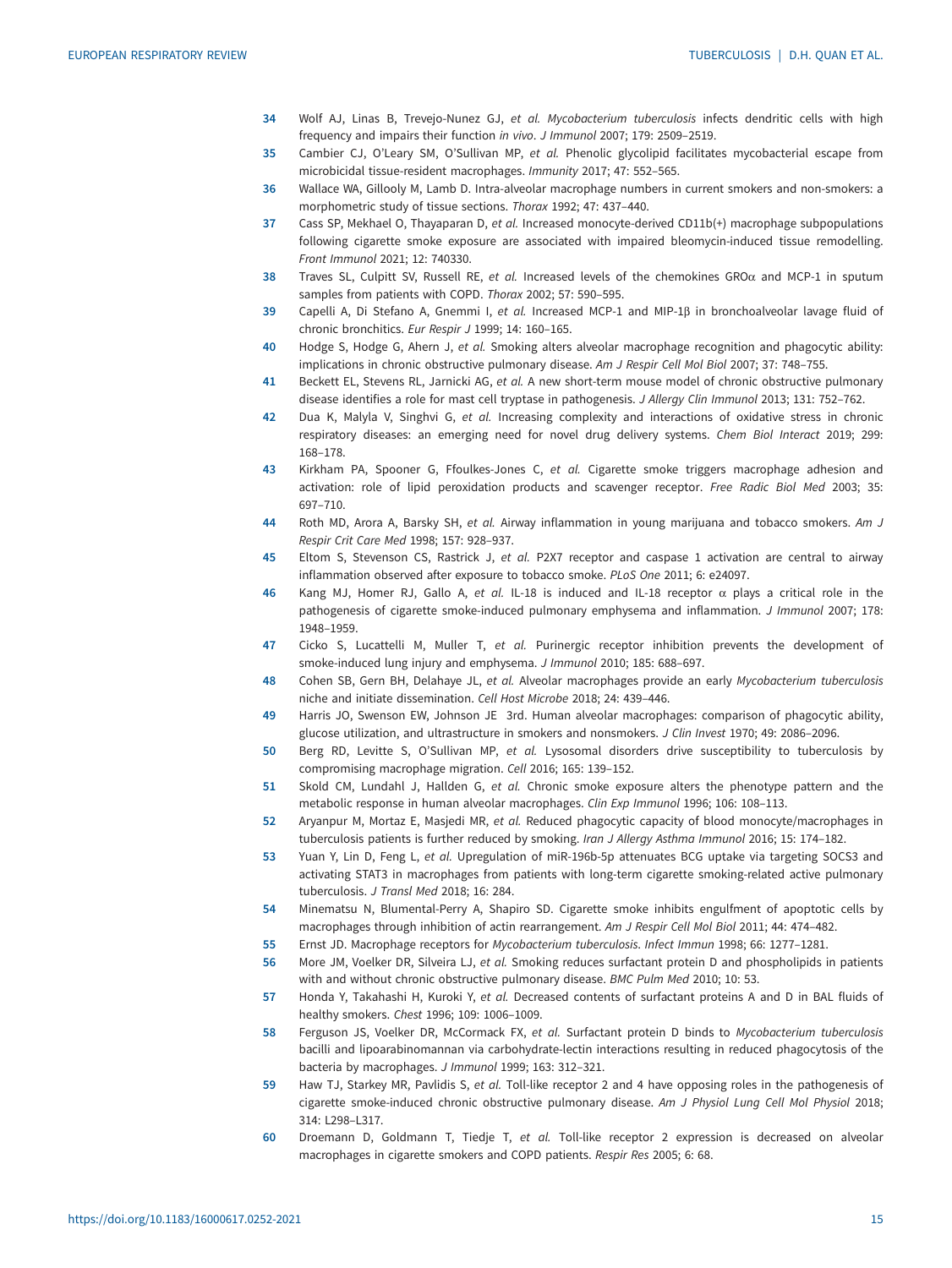- <span id="page-15-0"></span>61 Lofdahl JM, Wahlstrom J, Skold CM. Different inflammatory cell pattern and macrophage phenotype in chronic obstructive pulmonary disease patients, smokers and non-smokers. Clin Exp Immunol 2006; 145: 428–437.
- 62 Hodge S, Matthews G, Mukaro V, et al. Cigarette smoke-induced changes to alveolar macrophage phenotype and function are improved by treatment with procysteine. Am J Respir Cell Mol Biol 2011; 44: 673-681.
- 63 Caron E, Hall A. Identification of two distinct mechanisms of phagocytosis controlled by different Rho GTPases. Science 1998; 282: 1717–1721.
- 64 Simeone R, Sayes F, Lawaree E, et al. Breaching the phagosome, the case of the tuberculosis agent. Cell Microbiol 2021; 23: e13344.
- 65 Johansen P, Fettelschoss A, Amstutz B, et al. Relief from Zmp1-mediated arrest of phagosome maturation is associated with facilitated presentation and enhanced immunogenicity of mycobacterial antigens. Clin Vaccine Immunol 2011; 18: 907–913.
- 66 Harris JO, Gonzalez-Rothi RJ. Abnormal phagolysosome fusion in pulmonary alveolar macrophages of rats exposed chronically to cigarette smoke. Am Rev Respir Dis 1984; 130: 467–471.
- 67 O'Leary SM, Coleman MM, Chew WM, et al. Cigarette smoking impairs human pulmonary immunity to Mycobacterium tuberculosis. Am J Respir Crit Care Med 2014; 190: 1430–1436.
- 68 Chen H, Cowan MJ, Hasday JD, et al. Tobacco smoking inhibits expression of proinflammatory cytokines and activation of IL-1R-associated kinase, p38, and NF-κB in alveolar macrophages stimulated with TLR2 and TLR4 agonists. J Immunol 2007; 179: 6097–6106.
- 69 Eapen MS, Hansbro PM, McAlinden K, et al. Abnormal M1/M2 macrophage phenotype profiles in the small airway wall and lumen in smokers and chronic obstructive pulmonary disease (COPD). Sci Rep 2017; 7: 13392.
- 70 van Zyl-Smit RN, Binder A, Meldau R, et al. Cigarette smoke impairs cytokine responses and BCG containment in alveolar macrophages. Thorax 2014; 69: 363–370.
- 71 Bourigault ML, Segueni N, Rose S, et al. Relative contribution of IL-1 $\alpha$ , IL-1 $\beta$  and TNF to the host response to Mycobacterium tuberculosis and attenuated M. bovis BCG. Immun Inflamm Dis 2013; 1: 47–62.
- 72 Fabri M, Stenger S, Shin D-M, et al. Vitamin D is required for IFN-γ–mediated antimicrobial activity of human macrophages. Sci Transl Med 2011; 3: 104ra102.
- 73 Huang SJ, Wang XH, Liu ZD, et al. Vitamin D deficiency and the risk of tuberculosis: a meta-analysis. Drug Des Devel Ther 2017; 11: 91–102.
- 74 Mousavi SE, Amini H, Heydarpour P, et al. Air pollution, environmental chemicals, and smoking may trigger vitamin D deficiency: evidence and potential mechanisms. Environ Int 2019; 122: 67–90.
- 75 Patterson B, Smith D, Telford A, et al. Vitamin D deficiency predicts latent TB reactivation independent of preventive therapy: a longitudinal study. Int J Tuberc Lung Dis 2020; 24: 916–921.
- 76 Ganmaa D, Uyanga B, Zhou X, et al. Vitamin D supplements for prevention of tuberculosis infection and disease. N Engl J Med 2020; 383: 359–368.
- 77 Refai A, Gritli S, Barbouche MR, et al. Mycobacterium tuberculosis virulent factor ESAT-6 drives macrophage differentiation toward the pro-inflammatory M1 phenotype and subsequently switches it to the anti-inflammatory M2 phenotype. Front Cell Infect Microbiol 2018; 8: 327.
- 78 Ley K. M1 means kill; M2 means heal. J Immunol 2017; 199: 2191–2193.
- 79 Huang Z, Luo Q, Guo Y, et al. Mycobacterium tuberculosis-induced polarization of human macrophage orchestrates the formation and development of tuberculous granulomas in vitro. PLoS One 2015; 10: e0129744.
- 80 Almeida AS, Lago PM, Boechat N, et al. Tuberculosis is associated with a down-modulatory lung immune response that impairs Th1-type immunity. J Immunol 2009; 183: 718–731.
- 81 Raju B, Hoshino Y, Belitskaya-Levy I, et al. Gene expression profiles of bronchoalveolar cells in pulmonary TB. Tuberculosis (Edinb) 2008; 88: 39–51.
- 82 Cho HJ, Lim YJ, Kim J, et al. Different macrophage polarization between drug-susceptible and multidrug-resistant pulmonary tuberculosis. BMC Infect Dis 2020; 20: 81.
- 83 Monick MM, Powers LS, Walters K, et al. Identification of an autophagy defect in smokers' alveolar macrophages. J Immunol 2010; 185: 5425–5435.
- 84 Gutierrez MG, Master SS, Singh SB, et al. Autophagy is a defense mechanism inhibiting BCG and Mycobacterium tuberculosis survival in infected macrophages. Cell 2004; 119: 753–766.
- 85 Gleeson LE, O'Leary SM, Ryan D, et al. Cigarette smoking impairs the bioenergetic immune response to Mycobacterium tuberculosis infection. Am J Respir Cell Mol Biol 2018; 59: 572–579.
- 86 Shi L, Salamon H, Eugenin EA, et al. Infection with Mycobacterium tuberculosis induces the Warburg effect in mouse lungs. Sci Rep 2015; 5: 18176.
- 87 Aridgides DS, Mellinger DL, Armstrong DA, et al. Functional and metabolic impairment in cigarette smoke-exposed macrophages is tied to oxidative stress. Sci Rep 2019; 9: 9624.
- 88 Hoidal JR, Fox RB, LeMarbe PA, et al. Altered oxidative metabolic responses in vitro of alveolar macrophages from asymptomatic cigarette smokers. Am Rev Respir Dis 1981; 123: 85–89.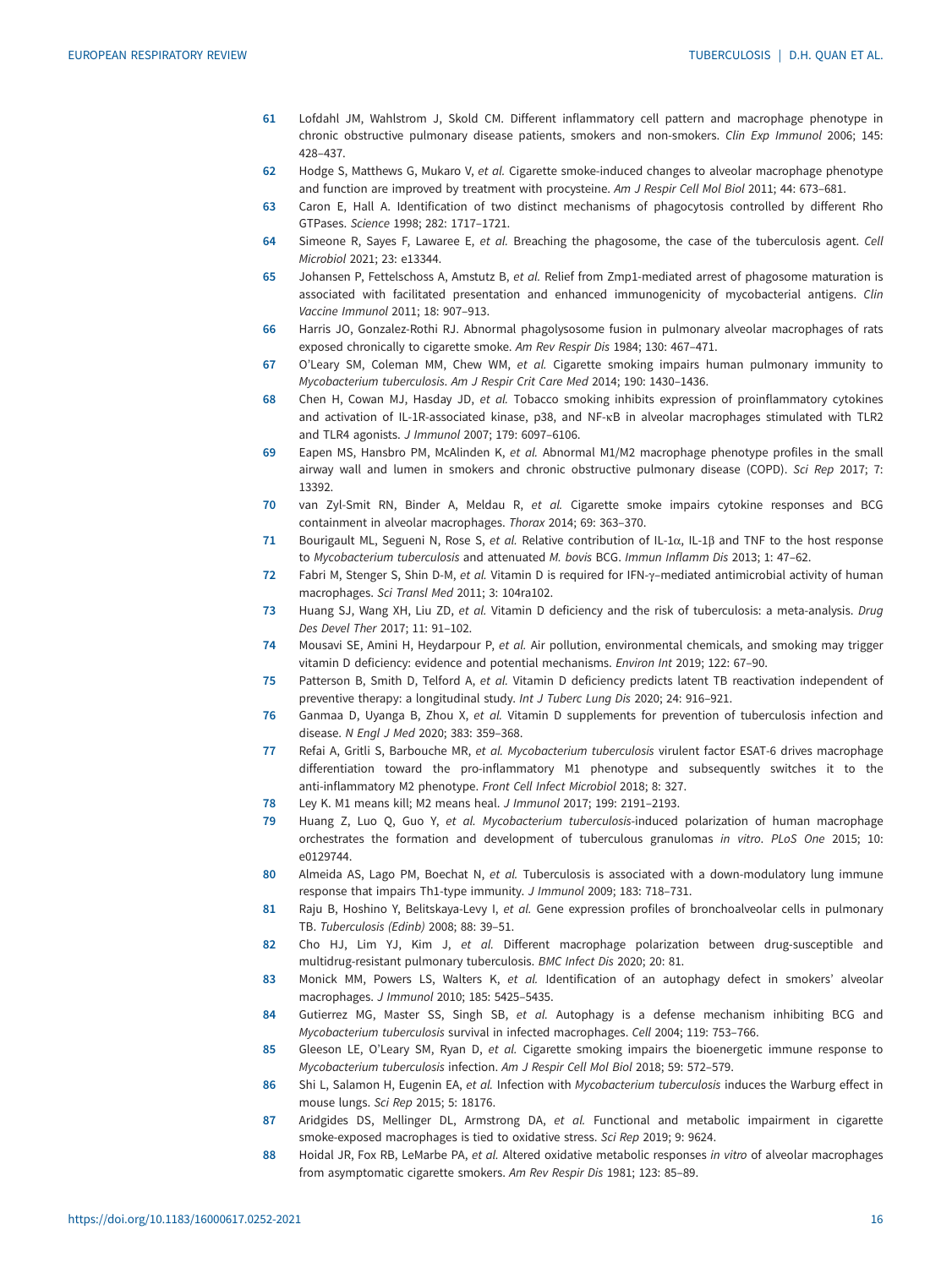- <span id="page-16-0"></span>89 Kondo T, Tagami S, Yoshioka A, et al. Current smoking of elderly men reduces antioxidants in alveolar macrophages. Am J Respir Crit Care Med 1994; 149: 178–182.
- 90 Aoshiba K, Tamaoki J, Nagai A. Acute cigarette smoke exposure induces apoptosis of alveolar macrophages. Am J Physiol Lung Cell Mol Physiol 2001; 281: L1392–L1401.
- 91 Silva Bezerra F, Valenca SS, Lanzetti M, et al. Alpha-tocopherol and ascorbic acid supplementation reduced acute lung inflammatory response by cigarette smoke in mouse. Nutrition 2006; 22: 1192–1201.
- 92 Wiid I, Seaman T, Hoal EG, et al. Total antioxidant levels are low during active TB and rise with anti-tuberculosis therapy. IUBMB Life 2004; 56: 101–106.
- 93 Soh AZ, Chee CBE, Wang YT, et al. Dietary intake of antioxidant vitamins and carotenoids and risk of developing active tuberculosis in a prospective population-based cohort study. Am J Epidemiol 2017; 186: 491–500.
- 94 Pacht ER, Kaseki H, Mohammed JR, et al. Deficiency of vitamin E in the alveolar fluid of cigarette smokers. Influence on alveolar macrophage cytotoxicity. J Clin Invest 1986; 77: 789–796.
- 95 Aibana O, Franke MF, Huang CC, et al. Vitamin E status is inversely associated with risk of incident tuberculosis disease among household contacts. J Nutr 2018; 148: 56–62.
- 96 Dallenga T, Repnik U, Corleis B, et al. M. tuberculosis-induced necrosis of infected neutrophils promotes bacterial growth following phagocytosis by macrophages. Cell Host Microbe 2017; 22: 519–530.e3.
- 97 Kirkham PA, Spooner G, Rahman I, et al. Macrophage phagocytosis of apoptotic neutrophils is compromised by matrix proteins modified by cigarette smoke and lipid peroxidation products. Biochem Biophys Res Commun 2004; 318: 32–37.
- 98 Blidberg K, Palmberg L, Dahlen B, et al. Increased neutrophil migration in smokers with or without chronic obstructive pulmonary disease. Respirology 2012; 17: 854–860.
- 99 Pouwels SD, Zijlstra GJ, van der Toorn M, et al. Cigarette smoke-induced necroptosis and DAMP release trigger neutrophilic airway inflammation in mice. Am J Physiol Lung Cell Mol Physiol 2016; 310: L377–L386.
- 100 Lu Z, Van Eeckhoutte HP, Liu G, et al. Necroptosis signaling promotes inflammation, airway remodeling, and emphysema in chronic obstructive pulmonary disease. Am J Respir Crit Care Med 2021; 204: 667–681.
- 101 Guzik K, Skret J, Smagur J, et al. Cigarette smoke-exposed neutrophils die unconventionally but are rapidly phagocytosed by macrophages. Cell Death Dis 2011; 2: e131.
- 102 Zhang Y, Geng S, Prasad GL, et al. Suppression of neutrophil antimicrobial functions by total particulate matter from cigarette smoke. Front Immunol 2018; 9: 2274.
- 103 Ong CW, Elkington PT, Brilha S, et al. Neutrophil-derived MMP-8 drives AMPK-dependent matrix destruction in human pulmonary tuberculosis. PLoS Pathog 2015; 11: e1004917.
- 104 van der Meer AJ, Zeerleder S, Blok DC, et al. Neutrophil extracellular traps in patients with pulmonary tuberculosis. Respir Res 2017; 18: 181.
- 105 Braian C, Hogea V, Stendahl O. Mycobacterium tuberculosis-induced neutrophil extracellular traps activate human macrophages. J Innate Immun 2013; 5: 591–602.
- 106 Dunn JS, Freed BM, Gustafson DL, et al. Inhibition of human neutrophil reactive oxygen species production and p67phox translocation by cigarette smoke extract. Atherosclerosis 2005; 179: 261–267.
- 107 White PC, Hirschfeld J, Milward MR, et al. Cigarette smoke modifies neutrophil chemotaxis, neutrophil extracellular trap formation and inflammatory response-related gene expression. J Periodontal Res 2018; 53: 525–535.
- 108 Eum SY, Kong JH, Hong MS, et al. Neutrophils are the predominant infected phagocytic cells in the airways of patients with active pulmonary TB. Chest 2010; 137: 122–128.
- 109 McNab FW, Berry MPR, Graham CM, et al. Programmed death ligand 1 is over-expressed by neutrophils in the blood of patients with active tuberculosis. Eur J Immunol 2011; 41: 1941–1947.
- 110 Psomas C, Tuaillon E, Marin G, et al. Increased neutrophil surface PD-L1 expression in tobacco smokers: consequences for anti-PD-1 treatment. J Acquir Immune Defic Syndr 2019; 80: e48–e49.
- 111 Vassallo R, Tamada K, Lau JS, et al. Cigarette smoke extract suppresses human dendritic cell function leading to preferential induction of Th-2 priming. J Immunol 2005; 175: 2684–2691.
- 112 Givi ME, Folkerts G, Wagenaar GT, et al. Cigarette smoke differentially modulates dendritic cell maturation and function in time. Respir Res 2015; 16: 131.
- 113 Urdahl KB, Shafiani S, Ernst JD. Initiation and regulation of T-cell responses in tuberculosis. Mucosal Immunol 2011; 4: 288–293.
- 114 Balboa L, Romero MM, Yokobori N, et al. Mycobacterium tuberculosis impairs dendritic cell response by altering CD1b, DC-SIGN and MR profile. Immunol Cell Biol 2010; 88: 716–726.
- 115 Yanagita M, Kobayashi R, Kojima Y, et al. Nicotine modulates the immunological function of dendritic cells through peroxisome proliferator-activated receptor-γ upregulation. Cell Immunol 2012; 274: 26–33.
- 116 Khader SA, Partida-Sanchez S, Bell G, et al. Interleukin 12p40 is required for dendritic cell migration and T cell priming after Mycobacterium tuberculosis infection. J Exp Med 2006; 203: 1805–1815.
- 117 Noss EH, Harding CV, Boom WH. Mycobacterium tuberculosis inhibits MHC class II antigen processing in murine bone marrow macrophages. Cell Immunol 2000; 201: 63–74.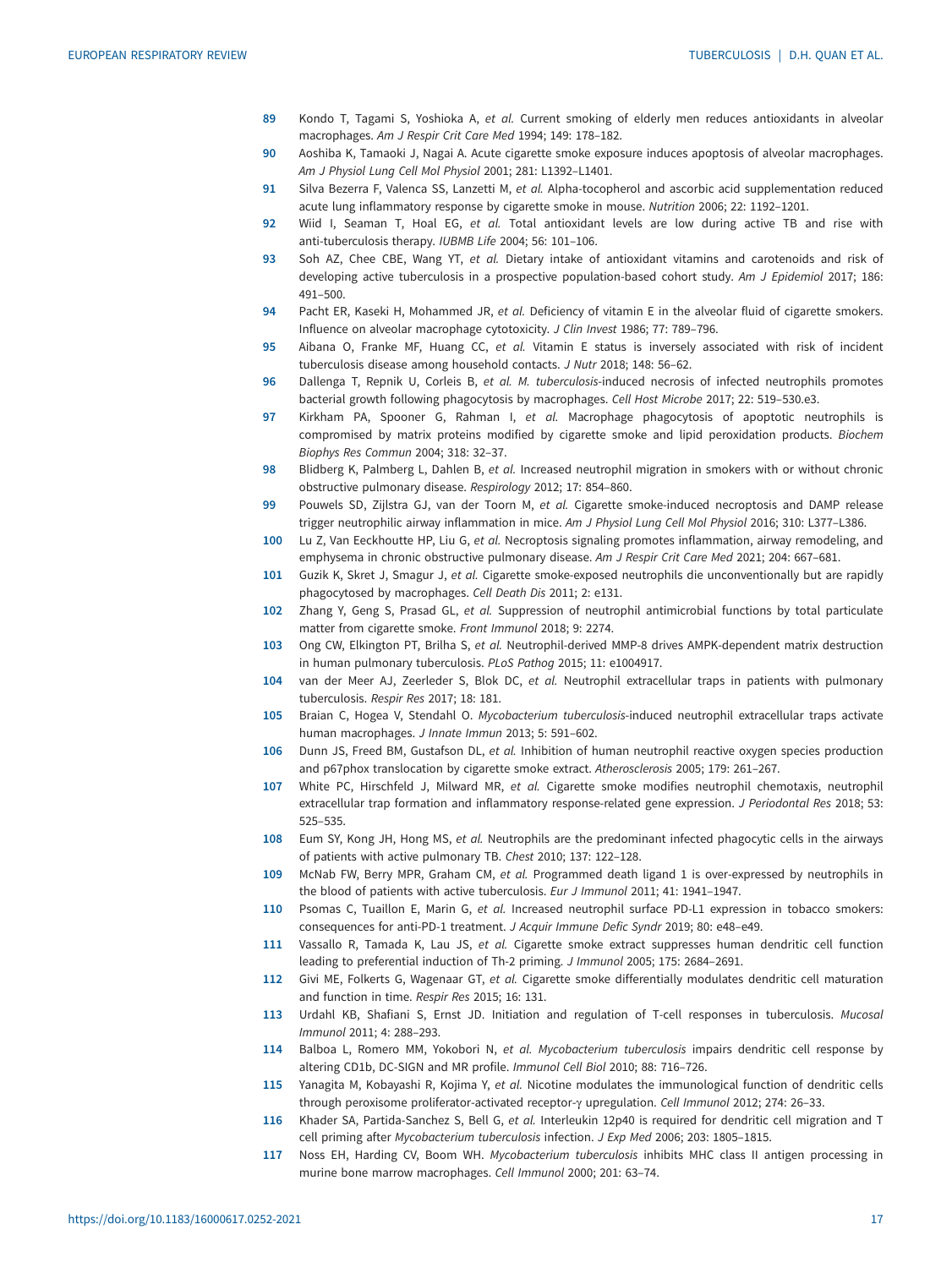- <span id="page-17-0"></span>118 Shang S, Ordway D, Henao-Tamayo M, et al. Cigarette smoke increases susceptibility to tuberculosisevidence from in vivo and in vitro models. J Infect Dis 2011; 203: 1240–1248.
- 119 Tailleux L, Neyrolles O, Honore-Bouakline S, et al. Constrained intracellular survival of Mycobacterium tuberculosis in human dendritic cells. J Immunol 2003; 170: 1939–1948.
- 120 Robbins CS, Dawe DE, Goncharova SI, et al. Cigarette smoke decreases pulmonary dendritic cells and impacts antiviral immune responsiveness. Am J Respir Cell Mol Biol 2004; 30: 202–211.
- 121 Mortaz E, Kraneveld AD, Smit JJ, et al. Effect of cigarette smoke extract on dendritic cells and their impact on T-cell proliferation. PLoS One 2009; 4: e4946.
- 122 Wolday D, Kebede Y, Legesse D, et al. Role of CD4/CD8 ratio on the incidence of tuberculosis in HIV-infected patients on antiretroviral therapy followed up for more than a decade. PLoS One 2020; 15: e0233049.
- 123 Kaiko GE, Horvat JC, Beagley KW, et al. Immunological decision-making: how does the immune system decide to mount a helper T-cell response? Immunology 2008; 123: 326–338.
- 124 Nouri-Shirazi M, Guinet E. Evidence for the immunosuppressive role of nicotine on human dendritic cell functions. Immunology 2003; 109: 365–373.
- 125 Shan M, Yuan X, Song LZ, et al. Cigarette smoke induction of osteopontin (SPP1) mediates  $T_H17$ inflammation in human and experimental emphysema. Sci Transl Med 2012; 4: 117ra9.
- 126 Okamoto Yoshida Y, Umemura M, Yahagi A, et al. Essential role of IL-17A in the formation of a mycobacterial infection-induced granuloma in the lung. J Immunol 2010; 184: 4414–4422.
- 127 Yu Y, Zhao L, Xie Y, et al. Th1/Th17 cytokine profiles are associated with disease severity and exacerbation frequency in COPD patients. Int J Chron Obstruct Pulmon Dis 2020; 15: 1287–1299.
- 128 Liang Y, Shen Y, Kuang L, et al. Cigarette smoke exposure promotes differentiation of CD4<sup>+</sup> T-cells toward Th17 cells by CD40-CD40L costimulatory pathway in mice. Int J Chron Obstruct Pulmon Dis 2018; 13: 959–968.
- 129 Lin PL, Rutledge T, Green AM, et al. CD4 T-cell depletion exacerbates acute Mycobacterium tuberculosis while reactivation of latent infection is dependent on severity of tissue depletion in cynomolgus macaques. AIDS Res Hum Retroviruses 2012; 28: 1693–1702.
- 130 Hernandez CP, Morrow K, Velasco C, et al. Effects of cigarette smoke extract on primary activated T-cells. Cell Immunol 2013; 282: 38–43.
- 131 Vardavas CI, Plada M, Tzatzarakis M, et al. Passive smoking alters circulating naive/memory lymphocyte T-cell subpopulations in children. Pediatr Allergy Immunol 2010; 21: 1171–1178.
- 132 Forsslund H, Mikko M, Karimi R, et al. Distribution of T-cell subsets in BAL fluid of patients with mild to moderate COPD depends on current smoking status and not airway obstruction. Chest 2014; 145: 711–722.
- 133 Geng Y, Savage SM, Johnson LJ, et al. Effects of nicotine on the immune response. I. Chronic exposure to nicotine impairs antigen receptor-mediated signal transduction in lymphocytes. Toxicol Appl Pharmacol 1995; 135: 268–278.
- 134 Geng Y, Savage SM, Razani-Boroujerdi S, et al. Effects of nicotine on the immune response. II. Chronic nicotine treatment induces T-cell anergy. J Immunol 1996; 156: 2384–2390.
- 135 Kalra R, Singh SP, Savage SM, et al. Effects of cigarette smoke on immune response: chronic exposure to cigarette smoke impairs antigen-mediated signaling in T-cells and depletes IP3-sensitive  $Ca^{2+}$  stores. J Pharmacol Exp Ther 2000; 293: 166–171.
- 136 Hagiwara E, Takahashi KI, Okubo T, et al. Cigarette smoking depletes cells spontaneously secreting Th<sub>1</sub> cytokines in the human airway. Cytokine 2001; 14: 121–126.
- 137 Meuronen A, Majuri ML, Alenius H, et al. Decreased cytokine and chemokine mRNA expression in bronchoalveolar lavage in asymptomatic smoking subjects. Respiration 2008; 75: 450–458.
- 138 Zhang S, Petro TM. The effect of nicotine on murine CD4 T-cell responses. Int J Immunopharmacol 1996; 18: 467–478.
- 139 Feng Y, Kong Y, Barnes PF, et al. Exposure to cigarette smoke inhibits the pulmonary T-cell response to influenza virus and Mycobacterium tuberculosis. Infect Immun 2011; 79: 229–237.
- 140 Feng CG, Jankovic D, Kullberg M, et al. Maintenance of pulmonary Th1 effector function in chronic tuberculosis requires persistent IL-12 production. J Immunol 2005; 174: 4185–4192.
- 141 Burnham EL, Kovacs EJ, Davis CS. Pulmonary cytokine composition differs in the setting of alcohol use disorders and cigarette smoking. Am J Physiol Lung Cell Mol Physiol 2013; 304: L873–L882.
- 142 Kroening PR, Barnes TW, Pease L, et al. Cigarette smoke-induced oxidative stress suppresses generation of dendritic cell IL-12 and IL-23 through ERK-dependent pathways. J Immunol 2008; 181: 1536–1547.
- 143 Mian MF, Lauzon NM, Stampfli MR, et al. Impairment of human NK cell cytotoxic activity and cytokine release by cigarette smoke. J Leukoc Biol 2008; 83: 774–784.
- 144 Merghani TH, Saeed A, Alawad A. Changes in plasma IL4, TNFα and CRP in response to regular passive smoking at home among healthy school children in Khartoum, Sudan. Afr Health Sci 2012; 12: 41–47.
- 145 Byron KA, Varigos GA, Wootton AM. IL-4 production is increased in cigarette smokers. Clin Exp Immunol 1994; 95: 333–336.